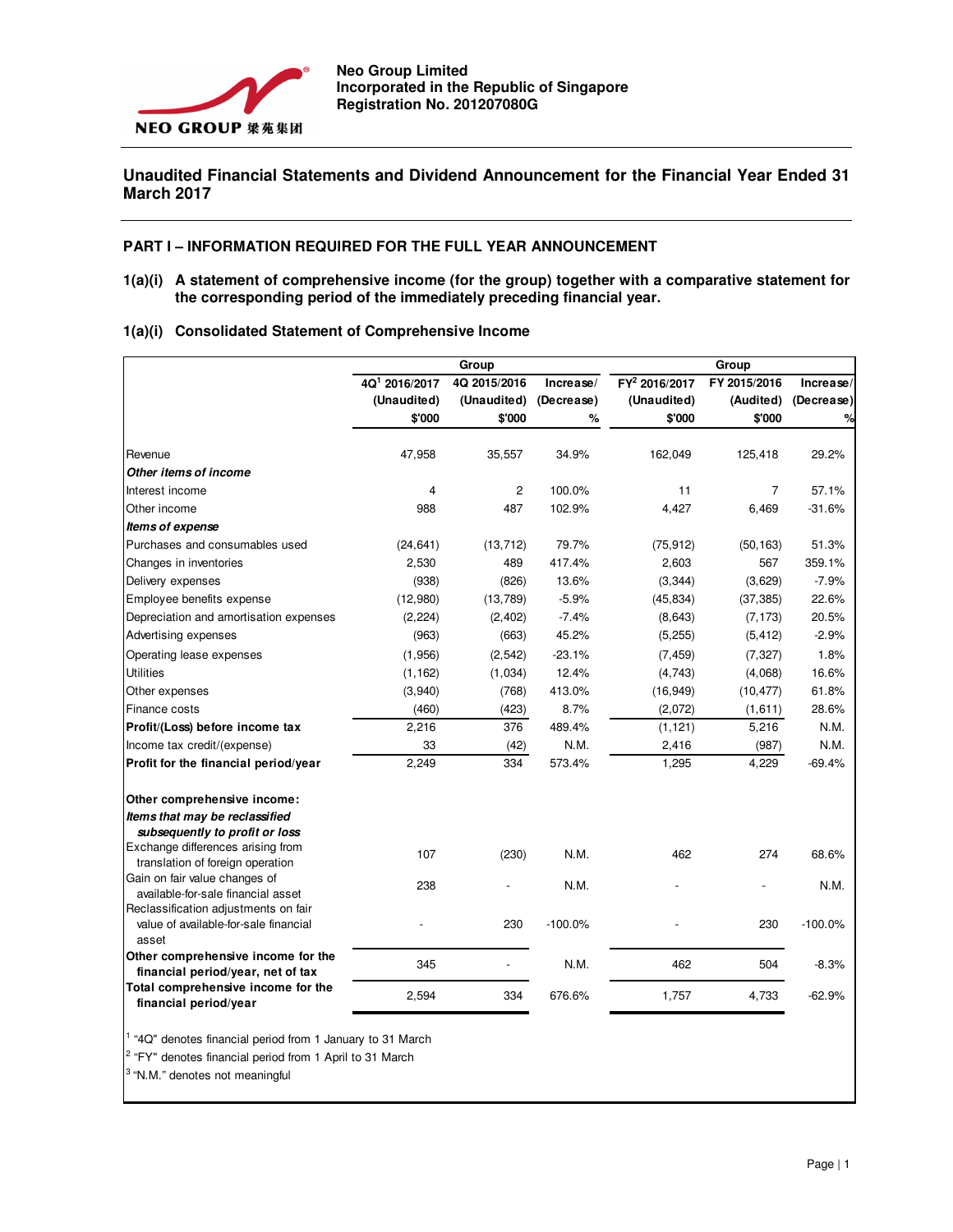# **1(a)(i) Consolidated Statement of Comprehensive Income** (Continued)

|                                                |              | Group        |            |              | Group        |            |
|------------------------------------------------|--------------|--------------|------------|--------------|--------------|------------|
|                                                | 4Q 2016/2017 | 4Q 2015/2016 | Increase/  | FY 2016/2017 | FY 2015/2016 | Increase/  |
|                                                | (Unaudited)  | (Unaudited)  | (Decrease) | (Unaudited)  | (Audited)    | (Decrease) |
|                                                | \$'000       | \$'000       | %          | \$'000       | \$'000       | $\%$       |
| <b>Profit attributable to:</b>                 |              |              |            |              |              |            |
| Owners of the parent                           | 2,699        | 960          | 181.1%     | 3,263        | 6,062        | $-46.2%$   |
| Non-controlling interests                      | (450)        | (626)        | $-28.1%$   | (1,968)      | (1,833)      | 7.4%       |
|                                                | 2,249        | 334          | 573.4%     | 1,295        | 4,229        | $-69.4%$   |
| Total comprehensive income<br>attributable to: |              |              |            |              |              |            |
| Owners of the parent                           | 2.996        | 1,055        | 184.0%     | 3,517        | 6,442        | $-45.4%$   |
| Non-controlling interests                      | (402)        | (721)        | $-44.2%$   | (1,760)      | (1,709)      | 3.0%       |
|                                                | 2,594        | 334          | 676.6%     | 1,757        | 4,733        | $-62.9%$   |

# **1(a)(ii) Notes to Consolidated Statement of Comprehensive Income**

Profit for the financial period/year is arrived at after crediting/(charging) the following:

|                                                                     |                | Group                  |           |                | Group        |            |
|---------------------------------------------------------------------|----------------|------------------------|-----------|----------------|--------------|------------|
|                                                                     | 4Q 2016/2017   | 4Q 2015/2016           | Increase/ | FY 2016/2017   | FY 2015/2016 | Increase/  |
|                                                                     | (Unaudited)    | (Unaudited) (Decrease) |           | (Unaudited)    | (Audited)    | (Decrease) |
|                                                                     | \$'000         | \$'000                 | %         | \$'000         | \$'000       | %          |
|                                                                     |                |                        |           |                |              |            |
| Interest income                                                     | $\overline{4}$ | $\overline{c}$         | 100.0%    | 11             | 7            | 57.1%      |
| Dividend income                                                     |                |                        | N.M.      | 11             | 18           | $-38.9%$   |
| Fair value (loss)/gain on derivative financial<br>instruments       |                | (82)                   | $-100.0%$ | 23             | (82)         | N.M.       |
| Gain from bargain purchase on acquisition<br>of subsidiaries        |                | (802)                  | $-100.0%$ |                | 3,453        | $-100.0%$  |
| Gain on disposal of assets classified as<br>held for sale           |                |                        | N.M.      | 1,817          | 672          | 170.4%     |
| Government grants                                                   | 591            | 1,085                  | $-45.5%$  | 1,106          | 1,517        | $-27.1%$   |
| Rental income                                                       | 102            | 303                    | $-66.3%$  | 601            | 533          | 12.8%      |
| Utilities income                                                    | $\mathbf{1}$   |                        | N.M.      | $\overline{c}$ | 3            | $-33.3%$   |
| Allowance for impairment loss on third<br>parties trade receivables | (163)          |                        | N.M.      | (163)          |              | N.M.       |
| Bad third parties trade receivables<br>written off                  | (71)           | (27)                   | 163.0%    | (75)           | (30)         | 150.0%     |
| Depreciation of property, plant and<br>equipment                    | (2,099)        | (2, 262)               | $-7.2%$   | (8, 199)       | (6, 917)     | 18.5%      |
| Depreciation of investment properties                               | (12)           | (48)                   | $-75.0%$  | (70)           | (65)         | 7.7%       |
| Amortisation of intangible assets                                   | (113)          | (92)                   | 22.8%     | (374)          | (191)        | 95.8%      |
| Foreign exchange loss, net                                          | (161)          | (455)                  | $-64.6%$  | (562)          | (455)        | 23.5%      |
| Impairment loss on available-for-sale<br>financial assets           |                | (270)                  | $-100.0%$ |                | (270)        | $-100.0%$  |
| Impairment loss on property, plant and<br>equipment                 |                | (271)                  | $-100.0%$ |                | (271)        | $-100.0%$  |
| Impairment loss on investment properties                            | (112)          |                        | N.M.      | (112)          |              | N.M.       |
| Inventories written down                                            | (3)            | (10)                   | $-70.0%$  | (3)            | (10)         | $-70.0%$   |
| (Loss)/Gain on disposal of property, plant<br>and equipment         | (186)          | 52                     | N.M.      | (5, 175)       | 47           | N.M.       |
| Loss on disposal of investment property                             |                | (25)                   | $-100.0%$ |                | (25)         | $-100.0%$  |
| Plant and equipment written off                                     | (437)          | (98)                   | 345.9%    | (455)          | (146)        | 211.6%     |
| Finance costs                                                       | (460)          | (423)                  | 8.7%      | (2,072)        | (1,611)      | 28.6%      |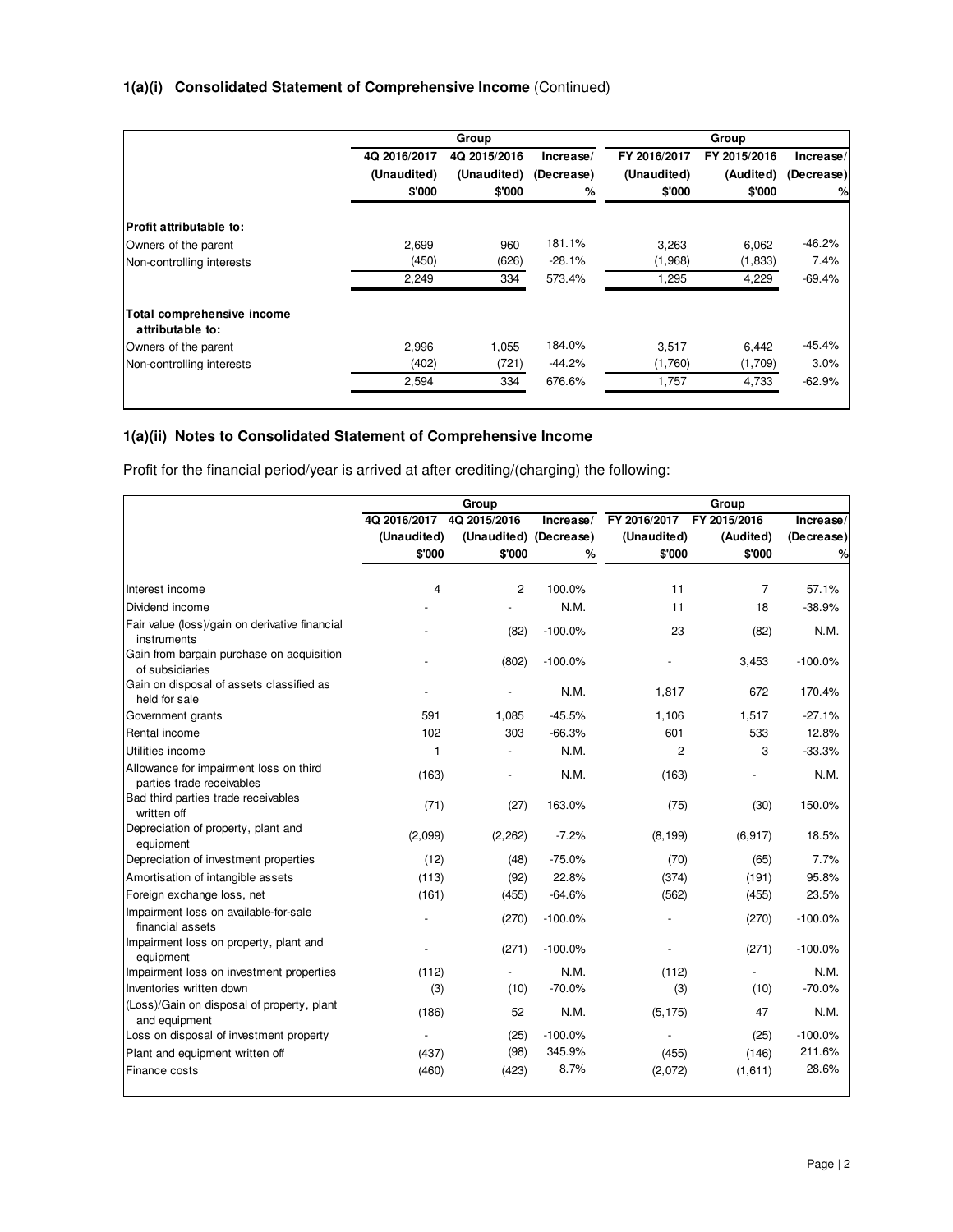- **1(b)(i) A Statement of Financial Position (for the issuer and group), together with a comparative statement as at the end of the immediately preceding financial year.**
- **1(b)(i) Statements of Financial Position**

|                                         |             |           |             | Company   |  |
|-----------------------------------------|-------------|-----------|-------------|-----------|--|
|                                         | As at       |           | As at       |           |  |
|                                         | 31/3/2017   | 31/3/2016 | 31/3/2017   | 31/3/2016 |  |
|                                         | (Unaudited) | (Audited) | (Unaudited) | (Audited) |  |
|                                         | \$'000      | \$'000    | \$'000      | \$'000    |  |
| <b>ASSETS</b>                           |             |           |             |           |  |
| <b>Current assets</b>                   |             |           |             |           |  |
| Inventories                             | 12,983      | 9,044     |             |           |  |
| Trade and other receivables             | 21,802      | 16,491    | 2,861       | 6,551     |  |
| Prepayments                             | 323         | 759       | 9           | 11        |  |
| Cash and cash equivalents               | 10,540      | 12,176    | 237         | 378       |  |
|                                         | 45,648      | 38,470    | 3,107       | 6,940     |  |
| Assets classified as held for sale      |             | 1,043     |             |           |  |
| <b>Total current assets</b>             | 45,648      | 39,513    | 3,107       | 6,940     |  |
| <b>Non-current assets</b>               |             |           |             |           |  |
| Property, plant and equipment           | 75,204      | 75,884    | 10          | 14        |  |
| Investment properties                   | 1,250       | 2,787     |             |           |  |
| Intangible assets                       | 13,459      | 9,608     | 9           | 10        |  |
| Investments in subsidiaries             |             |           | 28,969      | 21,351    |  |
| Other receivables                       | 2,583       | 197       | 2,551       | 2,211     |  |
| Available-for-sale financial asset      | 630         | 630       | 630         | 630       |  |
| <b>Total non-current assets</b>         | 93,126      | 89,106    | 32,169      | 24,216    |  |
| <b>TOTAL ASSETS</b>                     | 138,774     | 128,619   | 35,276      | 31,156    |  |
| <b>EQUITY</b>                           |             |           |             |           |  |
| <b>Capital and reserves</b>             |             |           |             |           |  |
| Share capital                           | 7,899       | 7,899     | 7,899       | 7,899     |  |
| Merger reserves                         | (326)       | (326)     |             |           |  |
| Capital reserves                        | 505         |           |             |           |  |
| Fair value adjustment account           |             |           |             |           |  |
| Foreign currency translation reserve    | 405         | 150       |             |           |  |
| Retained earnings                       | 24,678      | 22,874    | 2,519       | 3,748     |  |
| Equity attributable to owners of        | 33,161      | 30,597    | 10,418      | 11,647    |  |
| the parent<br>Non-controlling interests | 4,082       | 5,660     |             |           |  |
| <b>TOTAL EQUITY</b>                     | 37,243      | 36,257    | 10,418      | 11,647    |  |
|                                         |             |           |             |           |  |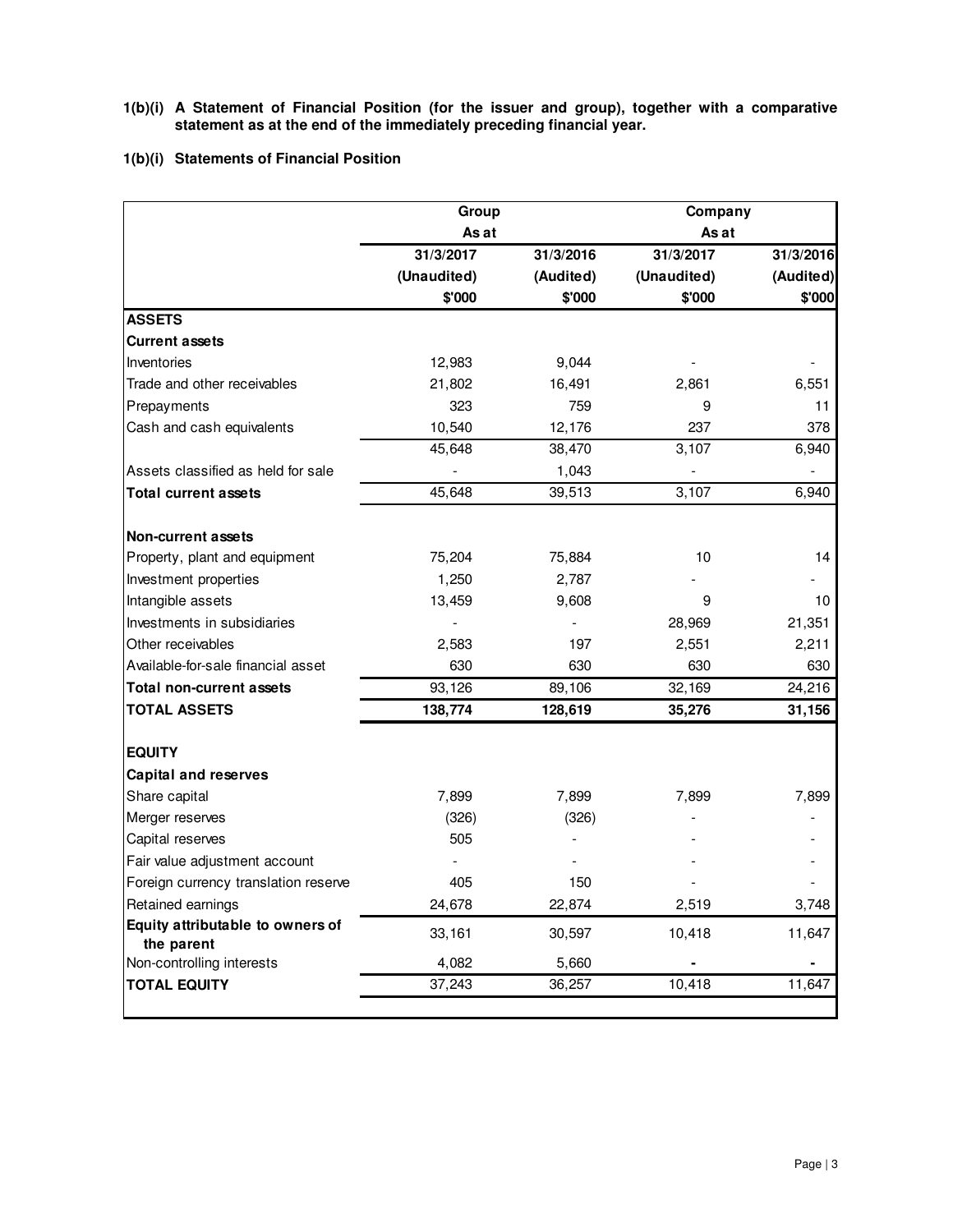# **1(b)(i) Statements of Financial Position** (Continued)

| Group       |           | Company     |           |  |  |
|-------------|-----------|-------------|-----------|--|--|
| As at       |           | As at       |           |  |  |
| 31/3/2017   | 31/3/2016 | 31/3/2017   | 31/3/2016 |  |  |
| (Unaudited) | (Audited) | (Unaudited) | (Audited) |  |  |
| \$'000      | \$'000    | \$'000      | \$'000    |  |  |
|             |           |             |           |  |  |
|             |           |             |           |  |  |
| 22,554      | 19,298    | 2,133       | 5,083     |  |  |
| 404         | 400       |             |           |  |  |
| 36,938      | 30,883    |             |           |  |  |
| 1,481       | 2,012     |             |           |  |  |
|             | 82        |             |           |  |  |
| 355         | 1,520     | 23          | 23        |  |  |
| 61,732      | 54,195    | 2,156       | 5,106     |  |  |
|             |           |             |           |  |  |
| 1,255       |           | 22,702      | 14,403    |  |  |
| 33,192      | 30,995    |             |           |  |  |
| 2,395       | 2,494     |             |           |  |  |
| 2,957       | 4,678     |             |           |  |  |
| 39,799      | 38,167    | 22,702      | 14,403    |  |  |
| 101,531     | 92,362    | 24,858      | 19,509    |  |  |
| 138,774     | 128,619   | 35,276      | 31,156    |  |  |
|             |           |             |           |  |  |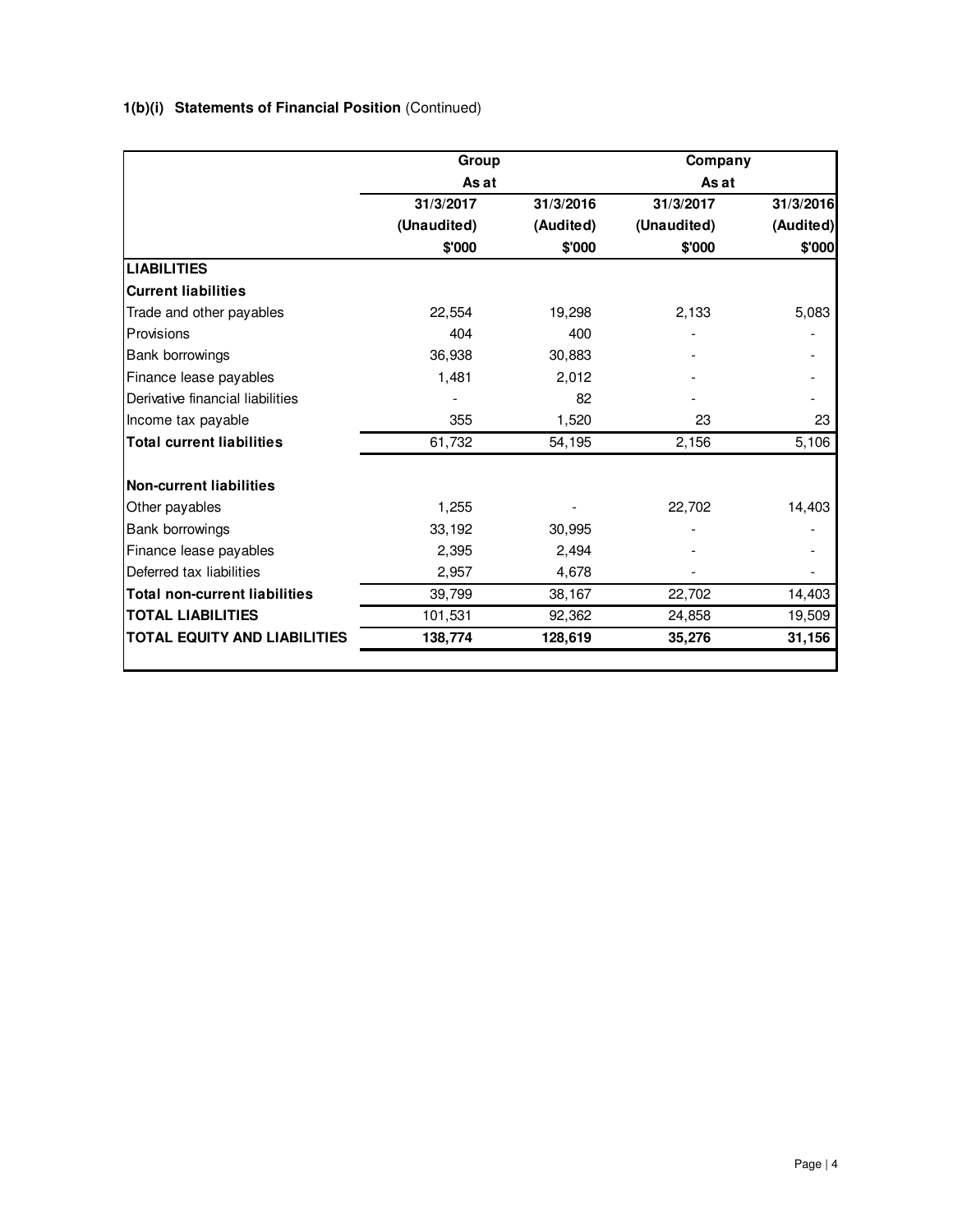# **1(b)(ii) Aggregate amount of group's borrowings and debt securities**

| Amount repayable in one year or less, or on demand |                 | As at 31/3/2017  | As at 31/03/2016 |                  |  |
|----------------------------------------------------|-----------------|------------------|------------------|------------------|--|
|                                                    |                 | (Unaudited)      | (Audited)        |                  |  |
|                                                    | \$'000          |                  | \$'000           |                  |  |
|                                                    | <b>Secured</b>  | <b>Unsecured</b> | Secured          | <b>Unsecured</b> |  |
| <b>Bank borrowings</b>                             | 12,113          | 24,825           | 13,840           | 17,043           |  |
| Finance lease payables                             | 1,481           |                  | 2,012            |                  |  |
| Amount repayable after one year                    | As at 31/3/2017 |                  | As at 31/03/2016 |                  |  |
|                                                    |                 | (Unaudited)      | (Audited)        |                  |  |
|                                                    | \$'000          |                  | \$'000           |                  |  |
|                                                    | Secured         | <b>Unsecured</b> | Secured          | <b>Unsecured</b> |  |
| <b>Bank borrowings</b>                             | 32,884          | 308              | 30,765           | 230              |  |
| Finance lease payables                             |                 |                  | 2,494            |                  |  |
|                                                    | 2,395           |                  |                  |                  |  |

#### **Details of any collateral:**

As at 31 March 2017, the Group's borrowings comprised bank borrowings and finance lease payables.

# **Bank borrowings**

Bank borrowings of \$12.11 million repayable within one year or less or on demand, and \$32.88 million repayable after one year are both secured by the legal mortgage in favour of the banks over the following properties at:

- (i) 6A Wan Lee Road;
- (ii) 1, 3 ,5 ,7 & 9 Enterprise Road;
- (iii) 30B Quality Road;
- (iv) 14 Joo Koon Circle;
- (v) 50 Tuas Avenue 11 #02-12;
- (vi) 16 Jalan Kilang Timor #03-07;
- (vii) 22 Senoko Way;
- (viii) 475 Tampines Street 44 #01-129; and
- (ix) 8 Jalan Istimewa 8, Johor, Malaysia.

The remaining bank borrowings of \$24.83 million repayable within one year or less or on demand, and \$0.31 million repayable after one year are unsecured.

#### **Finance lease payables**

The Group's obligations under finance leases of \$1.48 million repayable within one year or less or on demand, and \$2.40 million repayable after one year are secured by the leased assets.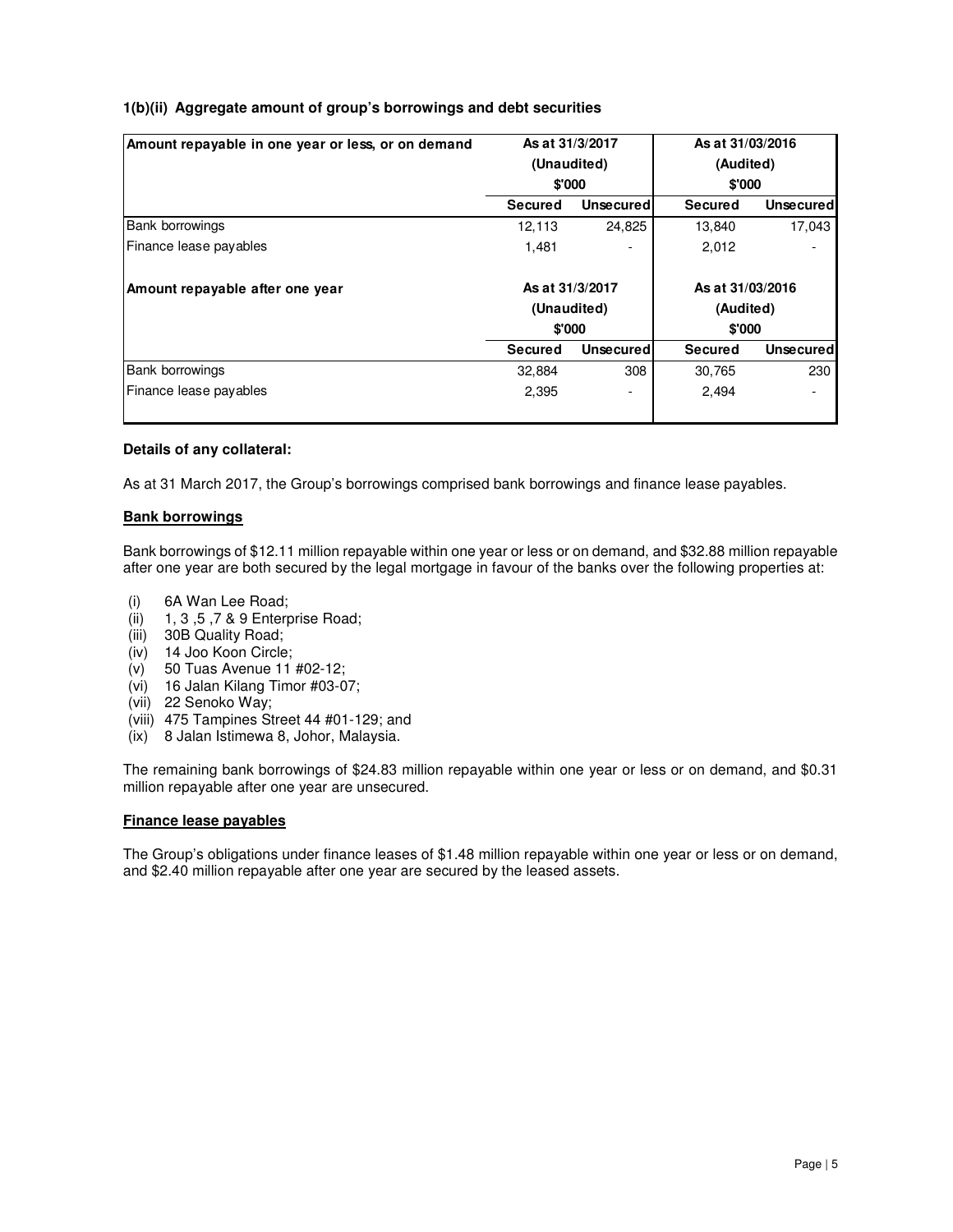**1(c) A statement of cash flows (for the group), together with a comparative statement for the corresponding period of the immediately preceding financial year.** 

# **1(c) Consolidated Statement of Cash Flow**

|                                                                     | Group        |              | Group        |              |  |  |
|---------------------------------------------------------------------|--------------|--------------|--------------|--------------|--|--|
|                                                                     | 4Q 2016/2017 | 4Q 2015/2016 | FY 2016/2017 | FY 2015/2016 |  |  |
|                                                                     | (Unaudited)  | (Unaudited)  | (Unaudited)  | (Audited)    |  |  |
|                                                                     | \$'000       | \$'000       | \$'000       | \$'000       |  |  |
| <b>Operating activities</b>                                         |              |              |              |              |  |  |
| Profit/(Loss) before income tax                                     | 2,216        | 376          | (1, 121)     | 5,216        |  |  |
| Adjustments for:                                                    |              |              |              |              |  |  |
| Depreciation and amortisation expenses                              | 2,224        | 2,402        | 8,643        | 7,173        |  |  |
| Allowance for impairment loss on third parties trade<br>receivables | 163          |              | 163          |              |  |  |
| Bad third parties trade receivables written off                     | 71           | 27           | 75           | 30           |  |  |
| Fair value loss/(gain) on derivative financial instruments          |              | 82           | (23)         | 82           |  |  |
| Gain from bargain purchase on acquisition<br>of subsidiaries        |              | 802          |              | (3, 453)     |  |  |
| Gain on disposal of assets classified as held for sale              |              |              | (1, 817)     | (672)        |  |  |
| Impairment loss on available-for-sale financial asset               |              | 270          |              | 270          |  |  |
| Impairment loss on property, plant and equipment                    |              | 271          |              | 271          |  |  |
| Impairment loss on investment properties                            | 112          |              | 112          |              |  |  |
| Interest expense                                                    | 460          | 423          | 2.072        | 1,611        |  |  |
| Interest income                                                     | (4)          | (2)          | (11)         | (7)          |  |  |
| Inventories written down                                            | 3            | 10           | 3            | 10           |  |  |
| Loss on disposal of investment property                             |              | 25           |              | 25           |  |  |
| Loss/(Gain) on disposal of property, plant and equipment            | 186          | (52)         | 5,175        | (47)         |  |  |
| Plant and equipment written off                                     | 437          | 98           | 455          | 146          |  |  |
| Dividend income                                                     |              |              | (11)         | (18)         |  |  |
| Operating cash flows before working capital changes                 | 5,868        | 4,732        | 13,715       | 10,637       |  |  |
| Working capital changes:                                            |              |              |              |              |  |  |
| Inventories                                                         | (2,672)      | (411)        | (991)        | (3, 499)     |  |  |
| Trade and other receivables                                         | 3,807        | 5,730        | (4, 240)     | (882)        |  |  |
| Prepayments                                                         | 258          | (417)        | 451          | (12)         |  |  |
| Trade and other payables                                            | (6, 453)     | (1, 925)     | (5, 146)     | (2, 440)     |  |  |
| Provisions                                                          | (43)         | (46)         | 4            | (33)         |  |  |
| Derivative financial instruments                                    |              |              | (59)         |              |  |  |
| Cash generated from operations                                      | 765          | 7,663        | 3,734        | 3,771        |  |  |
| Income tax (paid)/refunded                                          | (37)         | 247          | (469)        | (879)        |  |  |
| Net cash from operating activities                                  | 728          | 7,910        | 3,265        | 2,892        |  |  |
|                                                                     |              |              |              |              |  |  |
| Investing activities                                                |              |              |              |              |  |  |
| Acquisitions of subsidiaries, net of cash acquired                  | 27           | (562)        | 27           | (10, 175)    |  |  |
| Purchase of property, plant and equipment                           | (1, 167)     | (1,720)      | (20, 124)    | (6,668)      |  |  |
| Purchase of intangible assets                                       | (177)        | 19           | (258)        | (41)         |  |  |
| Proceeds from disposal of property, plant and equipment             | (142)        | 207          | 10,303       | 207          |  |  |
| Proceeds from disposal of investment property                       |              | 3            |              | 3            |  |  |
| Proceeds from disposal of assets classified as held<br>for sale     |              |              | 2,860        | 1,460        |  |  |
| Interest received                                                   | 4            | 2            | 11           | 7            |  |  |
| Dividend income                                                     |              |              | 11           | 18           |  |  |
| Net cash used in investing activities                               | (1, 455)     | (2,051)      | (7, 170)     | (15, 189)    |  |  |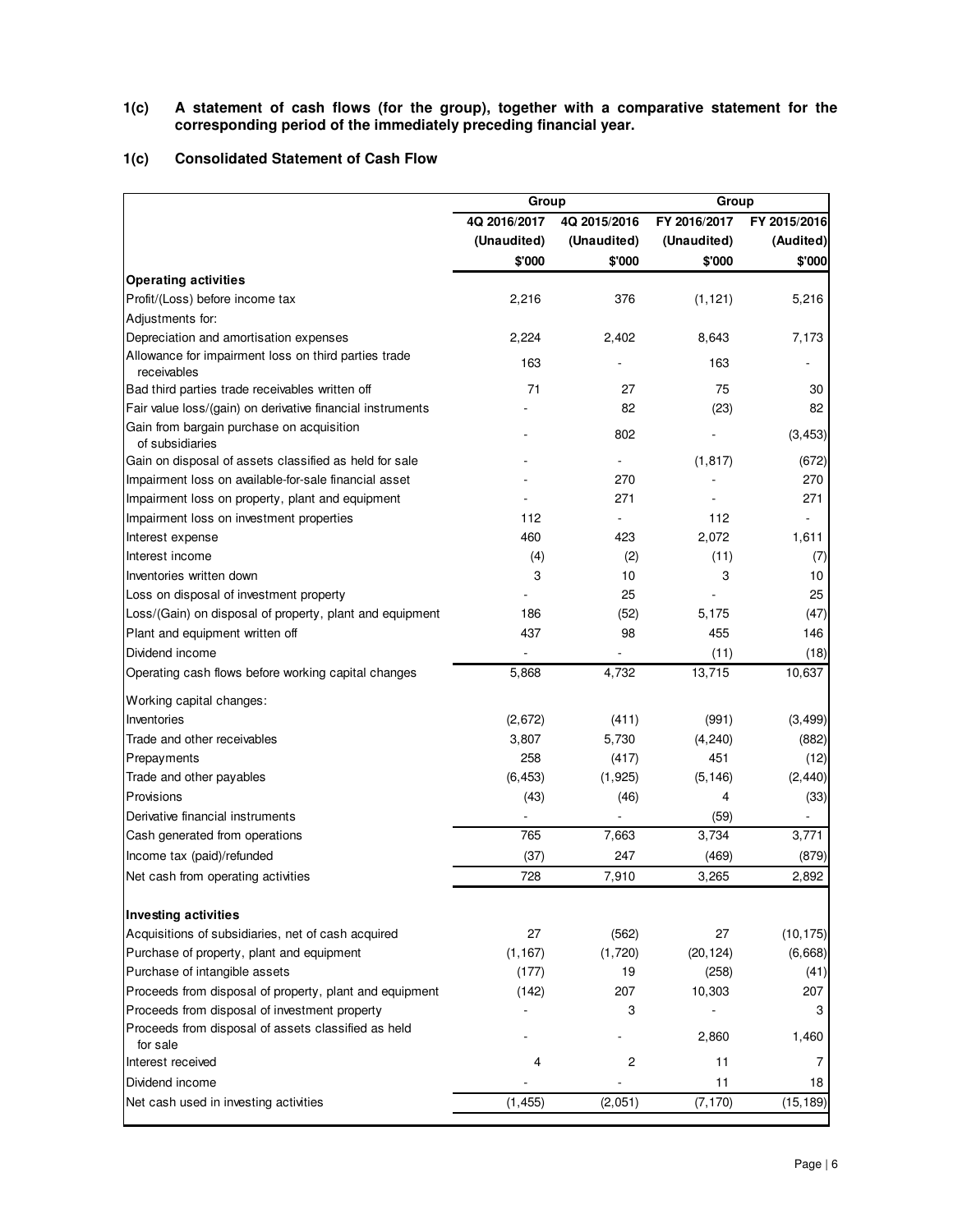# **1(c) Consolidated Statement of Cash Flows** (Continued)

|                                                                             | Group                       |                             |                             | Group                     |  |  |  |
|-----------------------------------------------------------------------------|-----------------------------|-----------------------------|-----------------------------|---------------------------|--|--|--|
|                                                                             | 4Q 2016/2017<br>(Unaudited) | 4Q 2015/2016<br>(Unaudited) | FY 2016/2017<br>(Unaudited) | FY 2015/2016<br>(Audited) |  |  |  |
|                                                                             | \$'000                      | \$'000                      | \$'000                      | \$'000                    |  |  |  |
| <b>Financing activities</b>                                                 |                             |                             |                             |                           |  |  |  |
| Fixed deposits pledged with bank                                            |                             | (195)                       |                             | (185)                     |  |  |  |
| Issuance of ordinary shares to non-controlling<br>interests in a subsidiary |                             |                             | 1.745                       |                           |  |  |  |
| Loan from a director                                                        |                             |                             |                             | 800                       |  |  |  |
| Loan from a related party                                                   |                             |                             |                             | 1,500                     |  |  |  |
| Drawdown of bank borrowings                                                 | 15,386                      | 17,680                      | 52,261                      | 54,185                    |  |  |  |
| Repayment of bank borrowings                                                | (14, 377)                   | (19, 315)                   | (44, 861)                   | (36, 304)                 |  |  |  |
| Repayment of finance lease payables                                         | (804)                       | (287)                       | (2, 562)                    | (1, 397)                  |  |  |  |
| Repayment of loan from a director                                           |                             |                             | (500)                       |                           |  |  |  |
| Repayment of loan from a related party                                      |                             |                             | (245)                       |                           |  |  |  |
| Dividends paid                                                              |                             |                             | (1, 459)                    | (1, 523)                  |  |  |  |
| Interest paid                                                               | (460)                       | (408)                       | (2,072)                     | (1, 572)                  |  |  |  |
| Net cash (used in)/from financing activities                                | (255)                       | (2, 525)                    | 2,307                       | 15,504                    |  |  |  |
| Net change in cash and cash equivalents                                     | (982)                       | 3,334                       | (1,598)                     | 3,207                     |  |  |  |
| Effect of foreign exchange rate changes on cash<br>and cash equivalents     | 2                           | (32)                        | (2)                         |                           |  |  |  |
| Cash and cash equivalents at beginning of financial<br>period/year          | 10,146                      | 7,464                       | 10,766                      | 7,559                     |  |  |  |
| Cash and cash equivalents at end of financial<br>period/year                | 9,166                       | 10,766                      | 9,166                       | 10,766                    |  |  |  |
| Cash and cash equivalents comprise:                                         |                             |                             | Group                       |                           |  |  |  |
|                                                                             |                             |                             | As at                       |                           |  |  |  |
|                                                                             |                             |                             | 31/3/2017                   | 31/3/2016                 |  |  |  |
|                                                                             |                             |                             | (Unaudited)                 | (Unaudited)               |  |  |  |
|                                                                             |                             |                             | \$'000                      | \$'000                    |  |  |  |
| Cash on hand and at bank                                                    |                             |                             | 10,163                      | 11,688                    |  |  |  |
| <b>Fixed deposits</b>                                                       |                             |                             | 377                         | 488                       |  |  |  |
| Cash and cash equivalents as per statement of financial position            |                             |                             | 10,540                      | 12,176                    |  |  |  |
| Less: Fixed deposits pledged                                                |                             |                             | (226)                       | (226)                     |  |  |  |
| Less: Bank overdraft                                                        |                             |                             | (1, 148)                    | (1, 184)                  |  |  |  |
| Cash and cash equivalents as per consolidated statement of cash flows       |                             |                             | 9,166                       | 10,766                    |  |  |  |
|                                                                             |                             |                             |                             |                           |  |  |  |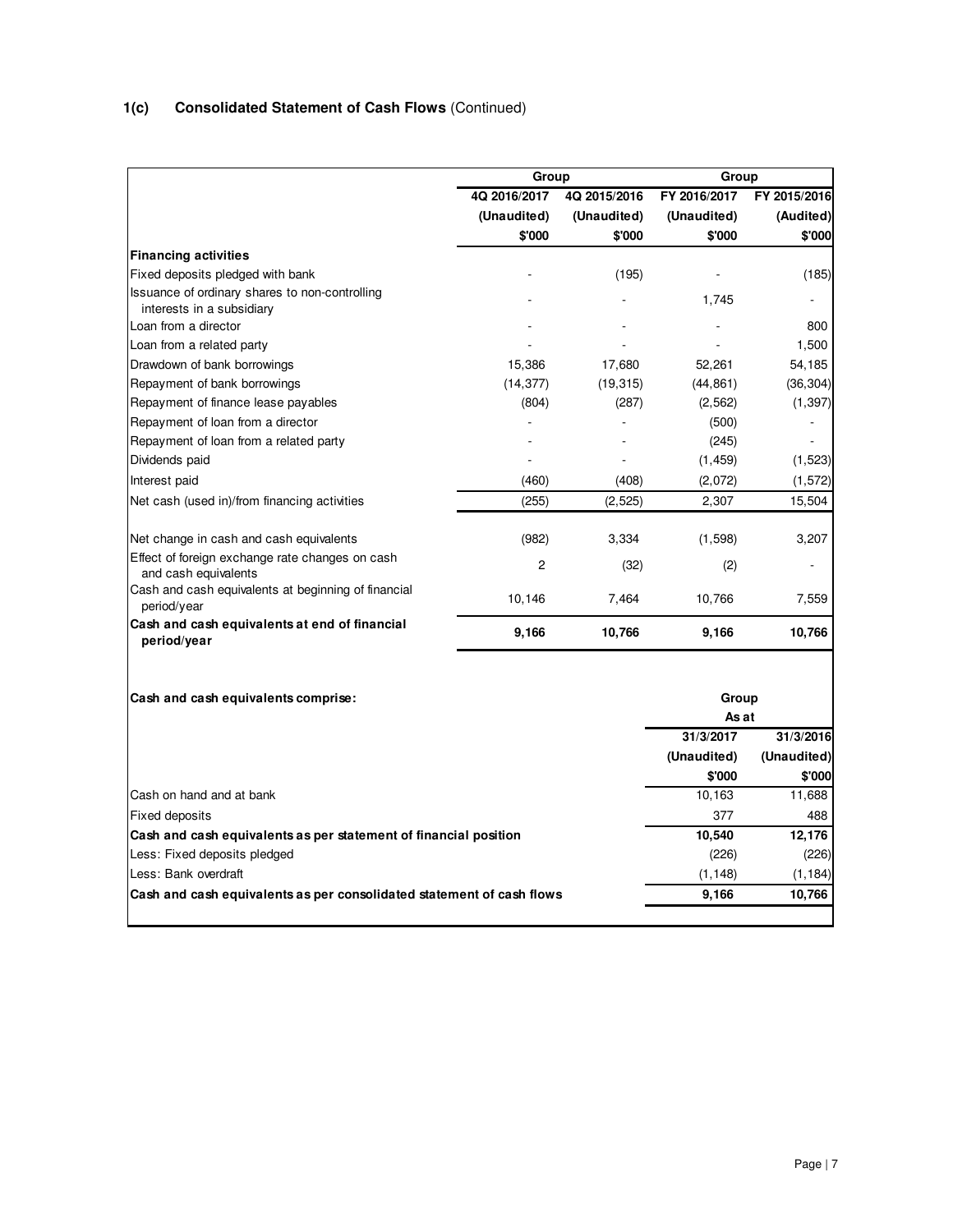- 1(d)(i) A statement (for the issuer and group) showing either (i) all changes in equity or (ii) changes in equity other than those arising from capitalisation<br>issues and distributions to shareholders, together with a compa **financial year**
- **1(d)(i) Statements of Changes in Equity**

| Group                                                                 | <b>Share</b><br>capital<br>\$'000 | Merger<br><b>reserves</b><br>\$'000 | reserves<br>\$'000 | <b>Fair value</b><br>Capital adjustment translation<br>account<br>\$'000 | Foreign<br>currency<br>reserves<br>\$'000 | Retained<br>earnings<br>\$'000 | <b>Total equity</b><br>attributable<br>to owners of controlling<br>the parent<br>\$'000 | Non-<br>interests<br>\$'000 | Total<br>equity<br>\$'000 |
|-----------------------------------------------------------------------|-----------------------------------|-------------------------------------|--------------------|--------------------------------------------------------------------------|-------------------------------------------|--------------------------------|-----------------------------------------------------------------------------------------|-----------------------------|---------------------------|
| (Unaudited)                                                           |                                   |                                     |                    |                                                                          |                                           |                                |                                                                                         |                             |                           |
| Balance at 1 April 2016                                               | 7,899                             | (326)                               |                    |                                                                          | 150                                       | 22,874                         | 30,597                                                                                  | 5,660                       | 36,257                    |
| Profit for the financial year<br>Other comprehensive income:          |                                   |                                     |                    |                                                                          |                                           | 3,263                          | 3,263                                                                                   | (1,968)                     | 1,295                     |
| Exchange differences arising from translation of foreign operations   |                                   |                                     |                    |                                                                          | 255                                       |                                | 255                                                                                     | 207                         | 462                       |
| Total comprehensive income for the financial year                     |                                   |                                     |                    | ٠                                                                        | 255                                       | 3,263                          | 3,518                                                                                   | (1,761)                     | 1,757                     |
| Transactions with non-controlling interests:                          |                                   |                                     |                    |                                                                          |                                           |                                |                                                                                         |                             |                           |
| Acquisition of subsidiaries                                           |                                   |                                     | 505                |                                                                          |                                           |                                | 505                                                                                     | (1, 562)                    | (1,057)                   |
| Issue of ordinary shares to non-controlling interests in subsidiaries |                                   |                                     |                    |                                                                          |                                           |                                |                                                                                         | 1,745                       | 1,745                     |
| Total transactions with non-controlling interests                     |                                   |                                     | 505                |                                                                          |                                           |                                | 505                                                                                     | 183                         | 688                       |
| Distributions to owners of the parent:                                |                                   |                                     |                    |                                                                          |                                           |                                |                                                                                         |                             |                           |
| <b>Dividends</b>                                                      |                                   |                                     |                    |                                                                          | $\sim$                                    | (1, 459)                       | (1, 459)                                                                                |                             | (1, 459)                  |
| Total transactions with owners of the parent                          |                                   |                                     |                    |                                                                          |                                           | (1, 459)                       | (1, 459)                                                                                |                             | (1, 459)                  |
| Balance at 31 March 2017                                              | 7,899                             | (326)                               | 505                |                                                                          | 405                                       | 24,678                         | 33,161                                                                                  | 4,082                       | 37,243                    |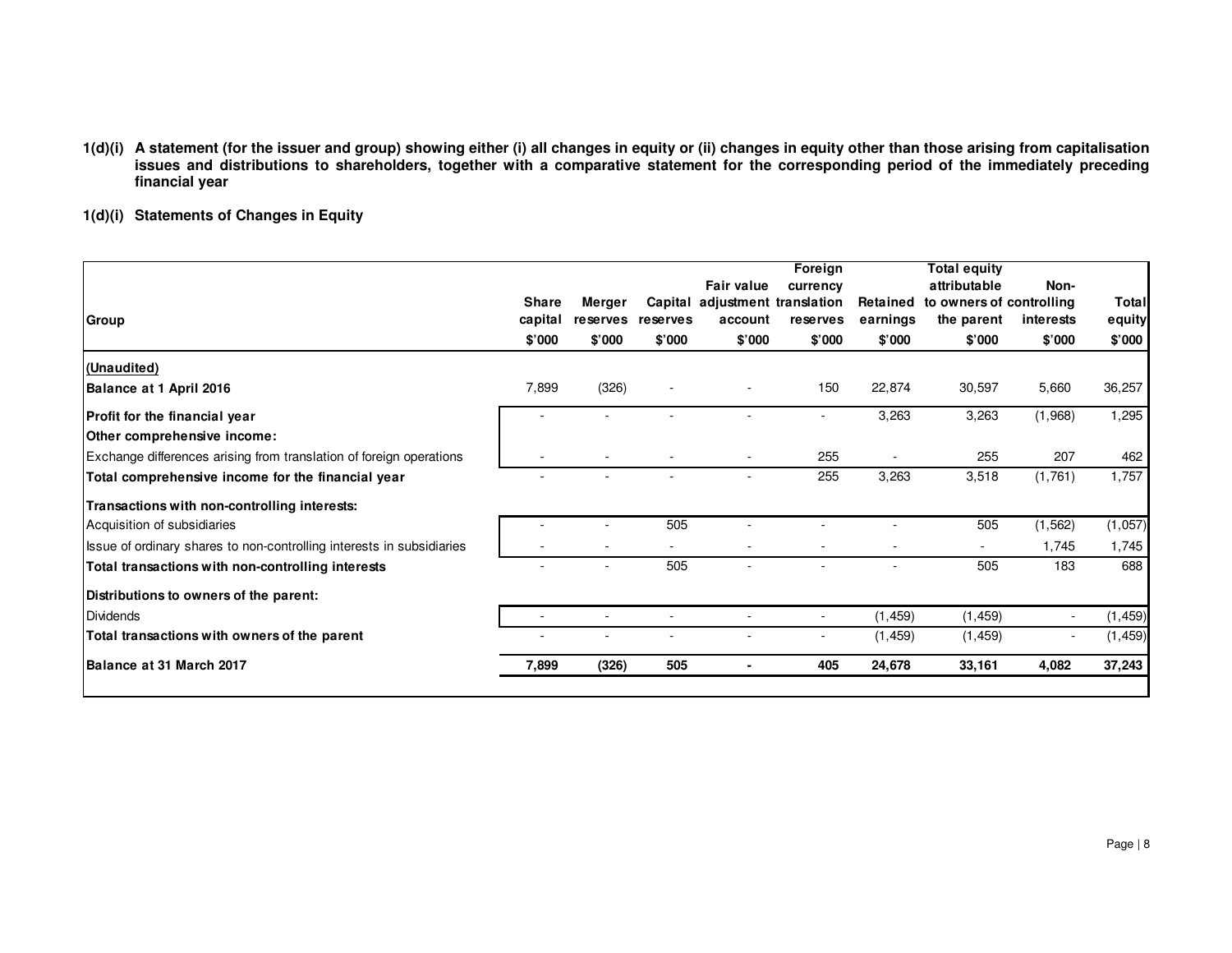# **1(d)(i) Statements of Changes in Equity** (Continued)

| Group                                                                               | <b>Share</b><br>capital | Merger<br>reserves reserves |        | <b>Fair value</b><br>Capital adjustment translation<br>account | Foreign<br>currency<br>reserves | Retained<br>earnings | <b>Total equity</b><br>attributable<br>to owners of controlling<br>the parent | Non-<br>interests | <b>Total</b><br>equity |
|-------------------------------------------------------------------------------------|-------------------------|-----------------------------|--------|----------------------------------------------------------------|---------------------------------|----------------------|-------------------------------------------------------------------------------|-------------------|------------------------|
|                                                                                     | \$'000                  | \$'000                      | \$'000 | \$'000                                                         | \$'000                          | \$'000               | \$'000                                                                        | \$'000            | \$'000                 |
| (Audited)                                                                           |                         |                             |        |                                                                |                                 |                      |                                                                               |                   |                        |
| Balance at 1 April 2015                                                             | 6,399                   | (326)                       |        | (230)                                                          |                                 | 18,335               | 24,178                                                                        |                   | 24,178                 |
| Profit for the financial year                                                       |                         |                             |        |                                                                |                                 | 6,062                | 6,062                                                                         | (1, 833)          | 4,229                  |
| Other comprehensive income:                                                         |                         |                             |        |                                                                |                                 |                      |                                                                               |                   |                        |
| Reclassification adjustments on fair value of available-for-sale<br>financial asset |                         |                             |        | 230                                                            |                                 |                      | 230                                                                           |                   | 230                    |
| Exchange differences arising from translation of foreign operations                 |                         |                             |        |                                                                | 150                             |                      | 150                                                                           | 124               | 274                    |
| Total comprehensive income for the financial year                                   |                         |                             |        | 230                                                            | 150                             | 6,062                | 6,442                                                                         | (1,709)           | 4,733                  |
| Transactions with non-controlling interests:                                        |                         |                             |        |                                                                |                                 |                      |                                                                               |                   |                        |
| Acquisition of subsidiaries                                                         | 1.500                   | $\sim$                      | $\sim$ | $\sim$                                                         |                                 | $\sim$               | 1,500                                                                         | 7,369             | 8,869                  |
| Total transactions with non-controlling interests                                   | 1,500                   |                             |        |                                                                |                                 |                      | 1,500                                                                         | 7,369             | 8,869                  |
| Distribution to owners of the parent:                                               |                         |                             |        |                                                                |                                 |                      |                                                                               |                   |                        |
| Dividends                                                                           | $\sim$                  | $\sim$                      | $\sim$ | $\sim$                                                         | $\sim$                          | (1, 523)             | (1, 523)                                                                      |                   | (1, 523)               |
| Total transactions with owners of the parent                                        |                         |                             |        | $\overline{\phantom{a}}$                                       |                                 | (1, 523)             | (1,523)                                                                       |                   | (1, 523)               |
| Balance at 31 March 2016                                                            | 7,899                   | (326)                       |        | ٠                                                              | 150                             | 22,874               | 30,597                                                                        | 5,660             | 36,257                 |
|                                                                                     |                         |                             |        |                                                                |                                 |                      |                                                                               |                   |                        |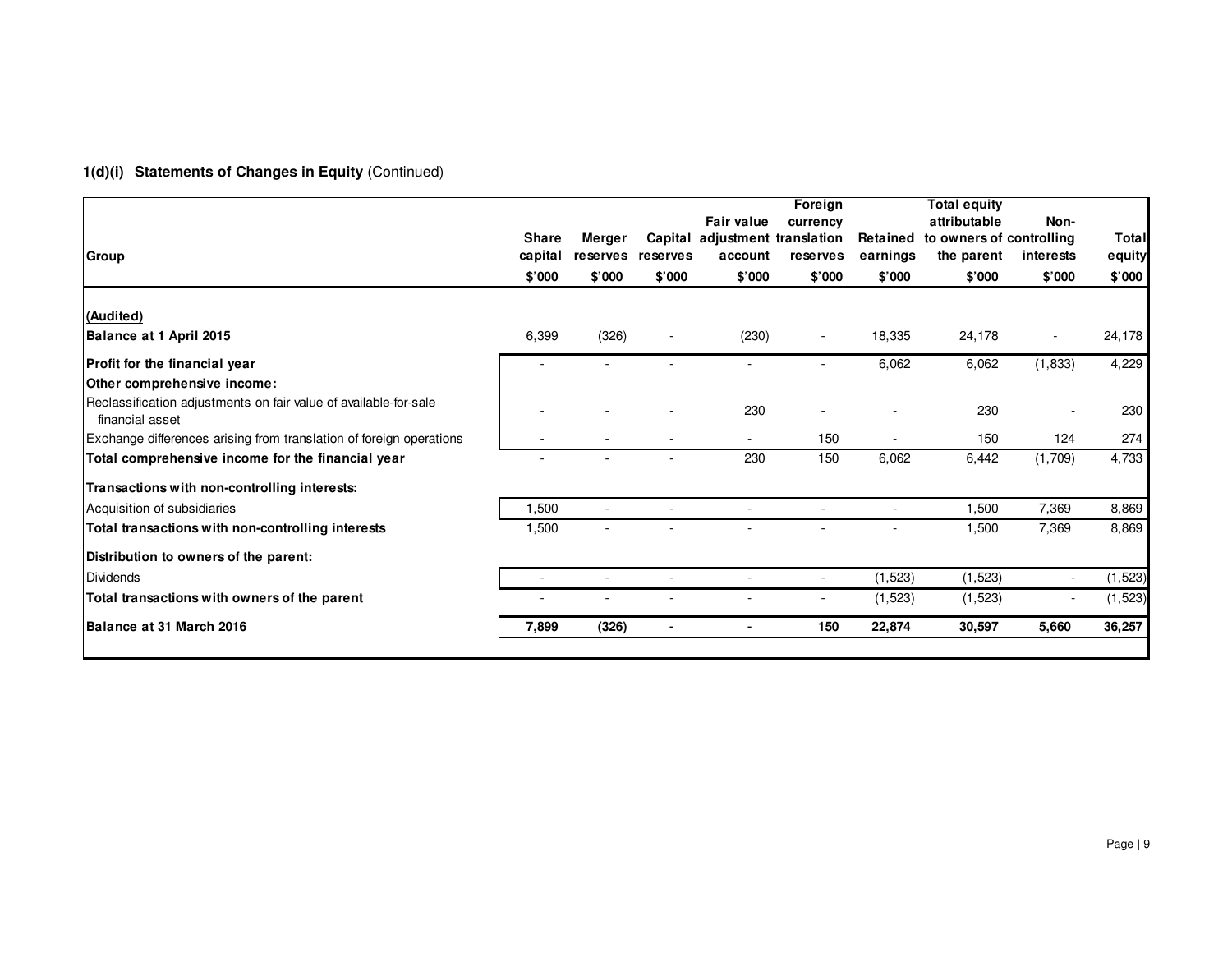# **1(d)(i) Statements of Changes in Equity**

| Company                                                                             | Share capital  | <b>Fair value</b><br>adjustment<br>account | Retained<br>earnings | <b>Total equity</b><br>attributable<br>to owners |
|-------------------------------------------------------------------------------------|----------------|--------------------------------------------|----------------------|--------------------------------------------------|
|                                                                                     | \$'000         | \$'000                                     | \$'000               | \$'000                                           |
|                                                                                     |                |                                            |                      |                                                  |
| (Unaudited)                                                                         |                |                                            |                      |                                                  |
| Balance at 1 April 2016                                                             | 7,899          |                                            | 3,748                | 11,647                                           |
| Profit for the financial year                                                       | ÷.             | ä,                                         | 230                  | 230                                              |
| Total comprehensive income for the financial year                                   |                |                                            | 230                  | 230                                              |
|                                                                                     |                |                                            |                      |                                                  |
| <b>Distribution to owners:</b>                                                      |                |                                            |                      |                                                  |
| Dividends                                                                           |                | $\omega$                                   | (1, 459)             | (1, 459)                                         |
| <b>Total transactions with owners</b>                                               |                |                                            | (1, 459)             | (1, 459)                                         |
| Balance at 31 March 2017                                                            | 7,899          | $\blacksquare$                             | 2,519                | 10,418                                           |
| (Audited)                                                                           |                |                                            |                      |                                                  |
| Balance at 1 April 2015                                                             | 6,399          | (230)                                      | 3,554                | 9,723                                            |
| Profit for the financial year                                                       |                | $\sim$                                     | 1,717                | 1,717                                            |
| Other comprehensive income:                                                         |                |                                            |                      |                                                  |
| Reclassification adjustments on fair value of available-for-sale<br>financial asset |                | 230                                        |                      | 230                                              |
| Total comprehensive income for the financial year                                   | $\overline{a}$ | 230                                        | 1,717                | 1,947                                            |
| <b>Transactions with owners:</b>                                                    |                |                                            |                      |                                                  |
| Share issued for acquisition of subsidiaries                                        | 1,500          | $\sim$                                     | L.                   | 1,500                                            |
| <b>Dividends</b>                                                                    |                |                                            | (1, 523)             | (1, 523)                                         |
| <b>Total transactions with owners</b>                                               | 1,500          |                                            | (1, 523)             | (23)                                             |
|                                                                                     |                |                                            |                      |                                                  |
| Balance at 31 March 2016                                                            | 7,899          |                                            | 3,748                | 11,647                                           |

**1(d)(ii) Details of any changes in the company's share capital arising from rights issue, bonus issue, share buy-backs, exercise of share options or warrants, conversion of other issues of equity securities, issue of shares for cash or as consideration for acquisition or for any other purpose since the end of the previous period reported on. State also the number of shares that may be issued on conversion of all the outstanding convertibles as at the end of the current financial period reported on and as at the end of the corresponding period of the immediately preceding financial year. State also the number of shares held as treasury shares and the number of subsidiary holdings, if any, and the percentage of the aggregate number of treasury shares and subsidiary holdings held against the total number of shares outstanding in a class that is listed as at the end of the current financial period reported on and as at the end of the corresponding period of the immediately preceding financial year.**

There has been no change in the Company's share capital since 1 April 2016. As at 31 March 2017, the Company did not have any outstanding options, warrants or other instrument convertible into securities of the Company.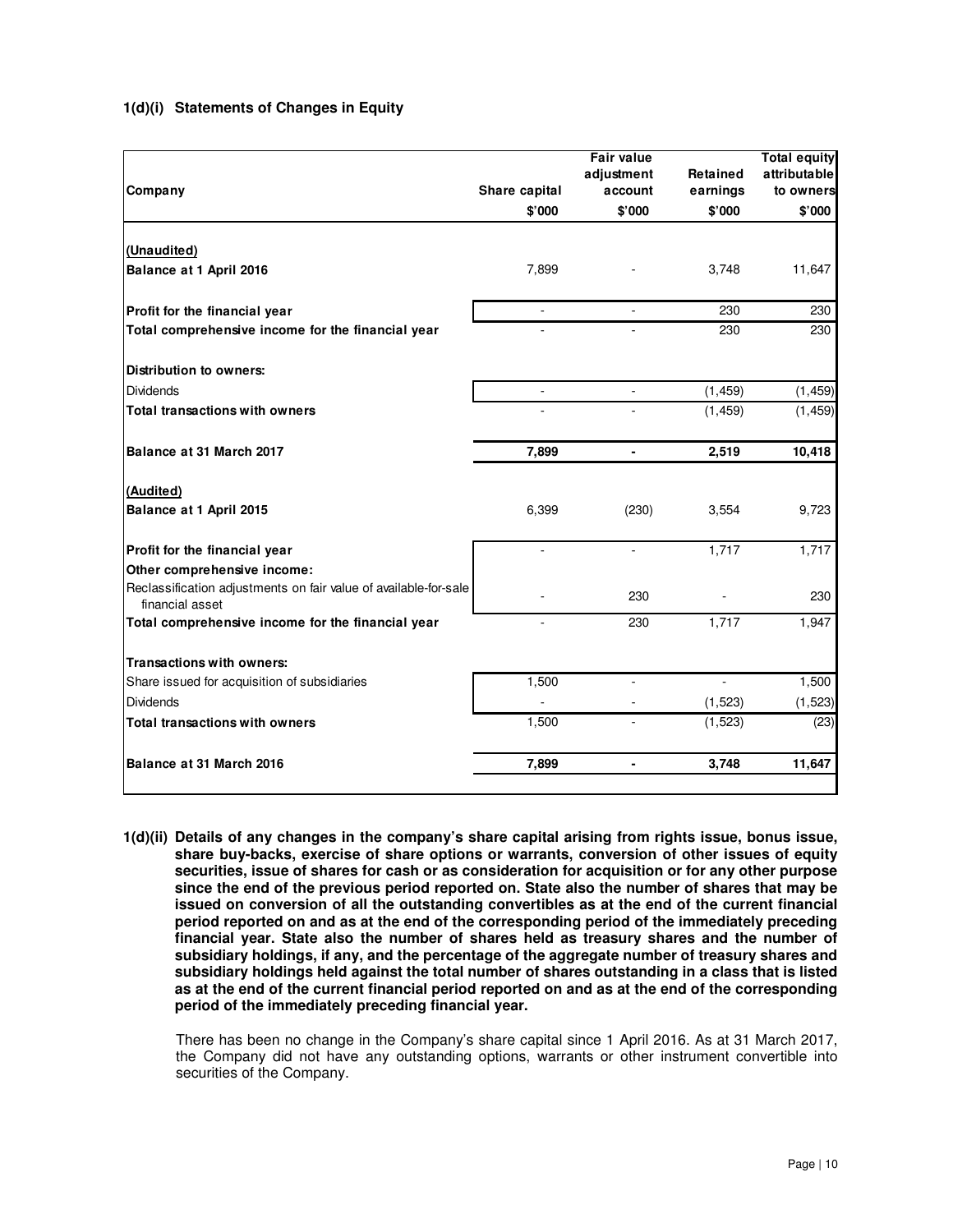**1(d)(iii) To show the total number of issued shares excluding treasury shares as at the end of the current period and as at the end of the immediately preceding year.** 

|                                                         | Company   |                         |
|---------------------------------------------------------|-----------|-------------------------|
|                                                         | As at     |                         |
|                                                         | 31/3/2017 | 31/3/2016               |
| Total number of issued shares excluding treasury shares |           | 145,907,100 145,907,100 |

There were no treasury shares as at 31 March 2017 and 31 March 2016.

**1(d)(iv) A statement showing all sales, transfers, disposal, cancellation and/or use of treasury shares as at the end of the current financial period reported on.** 

Not applicable as the Company does not have any treasury shares as at 31 March 2017 and 31 March 2016.

**1(d)(v) A statement showing all sales, transfers, disposal, cancellation and/or use of subsidiary holdings as at the end of the current financial period reported on.** 

Not applicable.

**2. Whether the figures have been audited or reviewed and in accordance with which auditing standard or practice.** 

The figures have not been audited nor reviewed by the Company's auditors.

**3. Where the figures have been audited or reviewed, the auditors' report (including any qualifications or emphasis of a matter).** 

Not applicable.

**4. Whether the same accounting policies and methods of computation as in the issuer's most recently audited annual financial statements have been applied.** 

The financial results for the current period have been prepared using the same accounting policies and methods of computation as presented in the Group's most recently audited financial statement for the financial year ended 31 March 2016.

#### **5. If there were any changes in the accounting policies and methods of computation, including any required by an accounting standard, what has changed, as well as the reasons for, and the effect of, the change.**

The Group adopted the new standards, amendments to standards and interpretations that are effective for annual periods beginning on or after 1 April 2016. The adoption of these new standards, amendments to standards and interpretations did not result in any significant changes on the financial statements of the Group.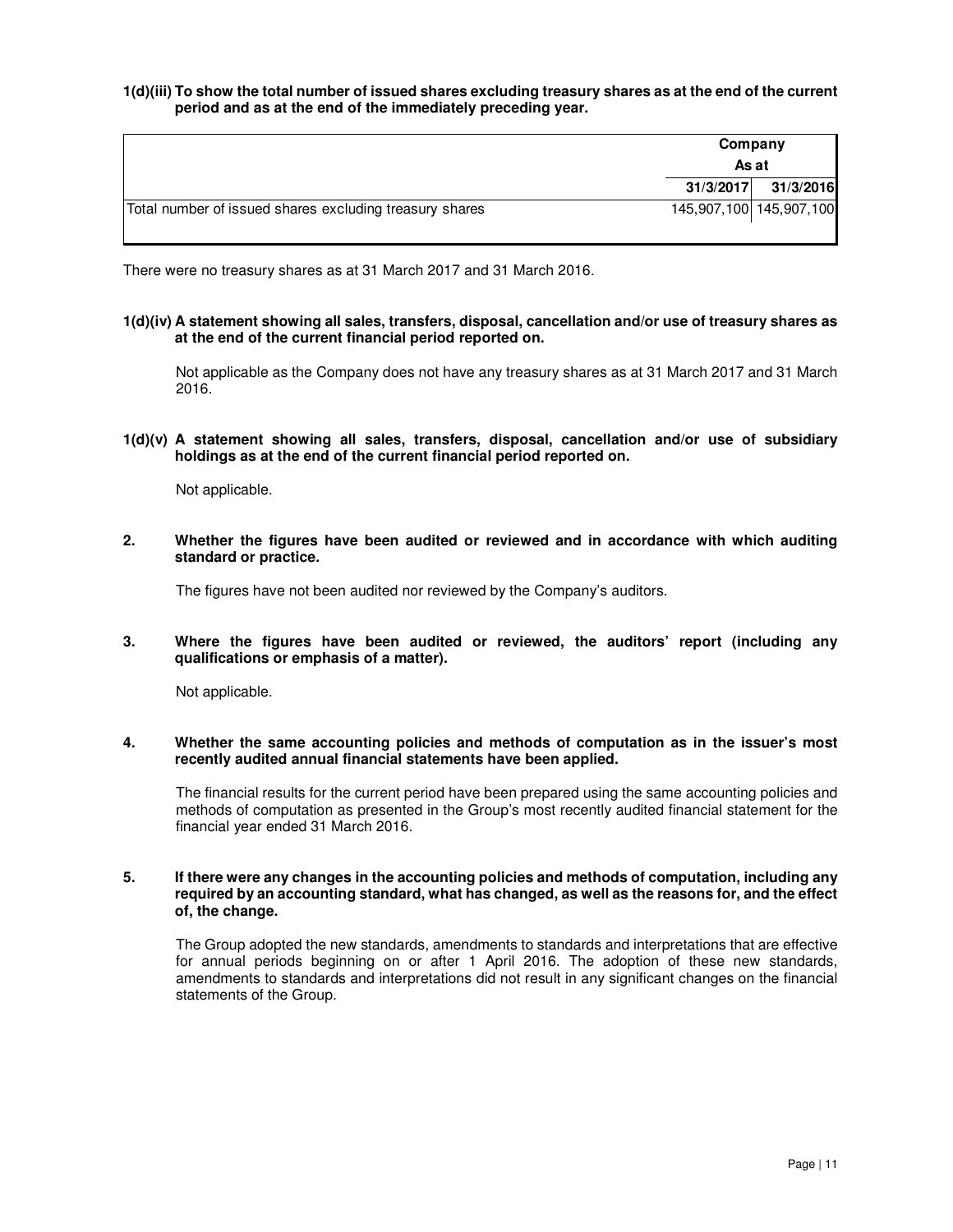**6. Earnings per ordinary share of the company for the current period reported on and the corresponding period of the immediately preceding financial year, after deducting any provision for preference dividends.** 

| Earnings per share ("EPS")                                                                        | Group       |                           |  |  |
|---------------------------------------------------------------------------------------------------|-------------|---------------------------|--|--|
|                                                                                                   |             | FY 2016/2017 FY 2015/2016 |  |  |
|                                                                                                   | (Unaudited) | (Unaudited)               |  |  |
| Profit attributable to owners of the parent (\$'000)                                              | 3.263       | 6.062                     |  |  |
| Actual/Weighted average number of ordinary shares (1)                                             | 145,907,100 | 145,170,084               |  |  |
| Basic and diluted EPS based on actual/weighted average<br>number of ordinary shares (cents) $(2)$ | 2.24        | 4.18                      |  |  |

# **Notes:**

- $(1)$  Basic EPS is computed by dividing the profit attributable to owners of the parent in each financial period/year by the actual/weighted average number of issued ordinary shares outstanding during the respective financial period/year. In June 2015, the Company issued 1,000,000 new ordinary shares in its capital pursuant to the Thong Siek Acquisition and in November 2015, the Company issued 907,100 new ordinary shares in its capital pursuant to the CT Vegetables Acquisition.
- (2) Diluted EPS is the same as the basic EPS for all the periods under review as the Company did not have any outstanding instruments convertible into rights or subscribe for, and options in respect of its ordinary shares during the respective financial periods.

# **7. Net asset value (for the issuer and group) per ordinary share based on issued share capital of**

- **(a) current period reported on; and**
- **(b) immediately preceding financial year**

| Net asset value ("NAV")        | Group       | Company     |             |             |
|--------------------------------|-------------|-------------|-------------|-------------|
|                                | As at       | As at       |             |             |
|                                | 31/3/2017   | 31/3/2016   | 31/3/2017   | 31/3/2016   |
|                                | (Unaudited) | (Audited)   | (Unaudited) | (Audited)   |
| NAV (\$'000)                   | 33,161      | 30,597      | 10.418      | 11,647      |
| Number of ordinary shares      | 145,907,100 | 145.907.100 | 145,907,100 | 145,907,100 |
| NAV per ordinary share (cents) | 22.73       | 20.97       | 7.14        | 7.98        |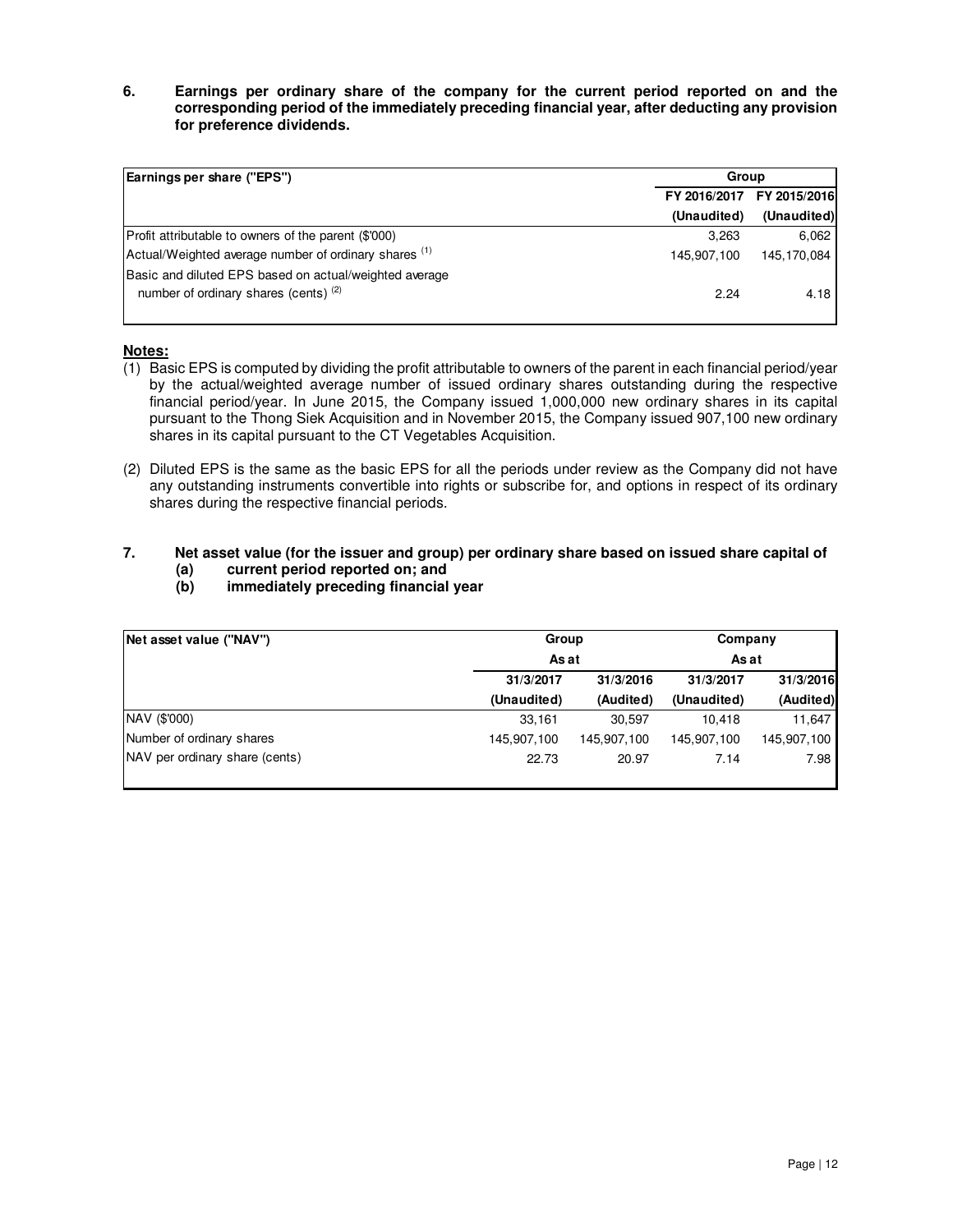- **8. A review of the performance of the group, to the extent necessary for a reasonable understanding of the group's business. It must include a discussion of the following:** 
	- **(a) any significant factors that affected the turnover, costs, and earnings of the group for the current financial period reported on, including (where applicable) seasonal or cyclical factors; and**
	- **(b) any material factors that affected the cash flow, working capital, assets or liabilities of the group during the current period reported on.**

#### **Review of financial performance**

For management purposes, the Group is organised into business units based on its services, and has five reportable operating segments as follows:

- (i) "Food Catering business" Provides events catering services under four catering brands to corporate, community or private functions. Food Catering business segment also provides daily meal delivery services to families, Halal-certified food as well as catering for last minute events or emergency orders.
- (ii) "Food Retail business" Operates a chain of food retail outlets specialising in Japanese cuisine and generates franchise fee from franchise outlets specialising in Japanese cuisine.
- (iii) "Supplies and Trading business" Supplies food ingredients used in Food Catering business and Food Retail business and the supply of food products for third parties' catering business. Supplies and Trading business segment also imports, exports and wholesale fruits, vegetables and frozen meat to a wide customer base.
- (iv) "Food Manufacturing business" Manufactures, distributes and retails surimi-based seafood products and the "DoDo" brand of fishballs.
- (v) "Other businesses" Involved in the design, marketing and distribution of floral arrangements, gifts and hampers and manufacturing of bread, cakes and confectionery.

#### **4Q 2016/2017 compared to 4Q 2015/2016**

#### Revenue

For the quarter ended 31 March 2017 ("**4Q 2016/2017**"), the Group registered \$47.96 million in revenue as compared to \$35.56 million in the previous corresponding quarter ended 31 March 2016 ("**4Q 2015/2016**"). The increase was approximately \$12.40 million or 34.9%.

Food Catering business revenue increased by \$1.87 million or 10.9% from \$17.10 million in 4Q 2015/2016 to \$18.97 million in 4Q 2016/2017. The increase was mainly due to the stronger performance for our Chinese New Year sales during 4Q 2016/2017.

Food Retail business revenue increased by \$0.05 million or 1.2% from \$4.30 million in 4Q 2015/2016 to \$4.35 million in 4Q 2016/2017. This was mainly attributable to the opening of new outlets that are strategically located as well as new initiatives and promotions launched during 4Q 2016/2017.

Food Manufacturing business revenue increased by \$3.78 million or 39.2% from \$9.65 million in 4Q 2015/2016 to \$13.43 million in 4Q 2016/2017. The increase was mainly due to the successful launch of new product offerings during 4Q 2016/2017.

Supplies and Trading business revenue increased by \$6.58 million or 153.7% from \$4.28 million in 4Q 2015/2016 to \$10.86 million in 4Q 2016/2017. The increase was mainly due to the revenue contribution from the Group's newly acquired frozen meat trading, i.e. U-Market Place Enterprise Pte Ltd, in Supplies and Trading business in January 2017.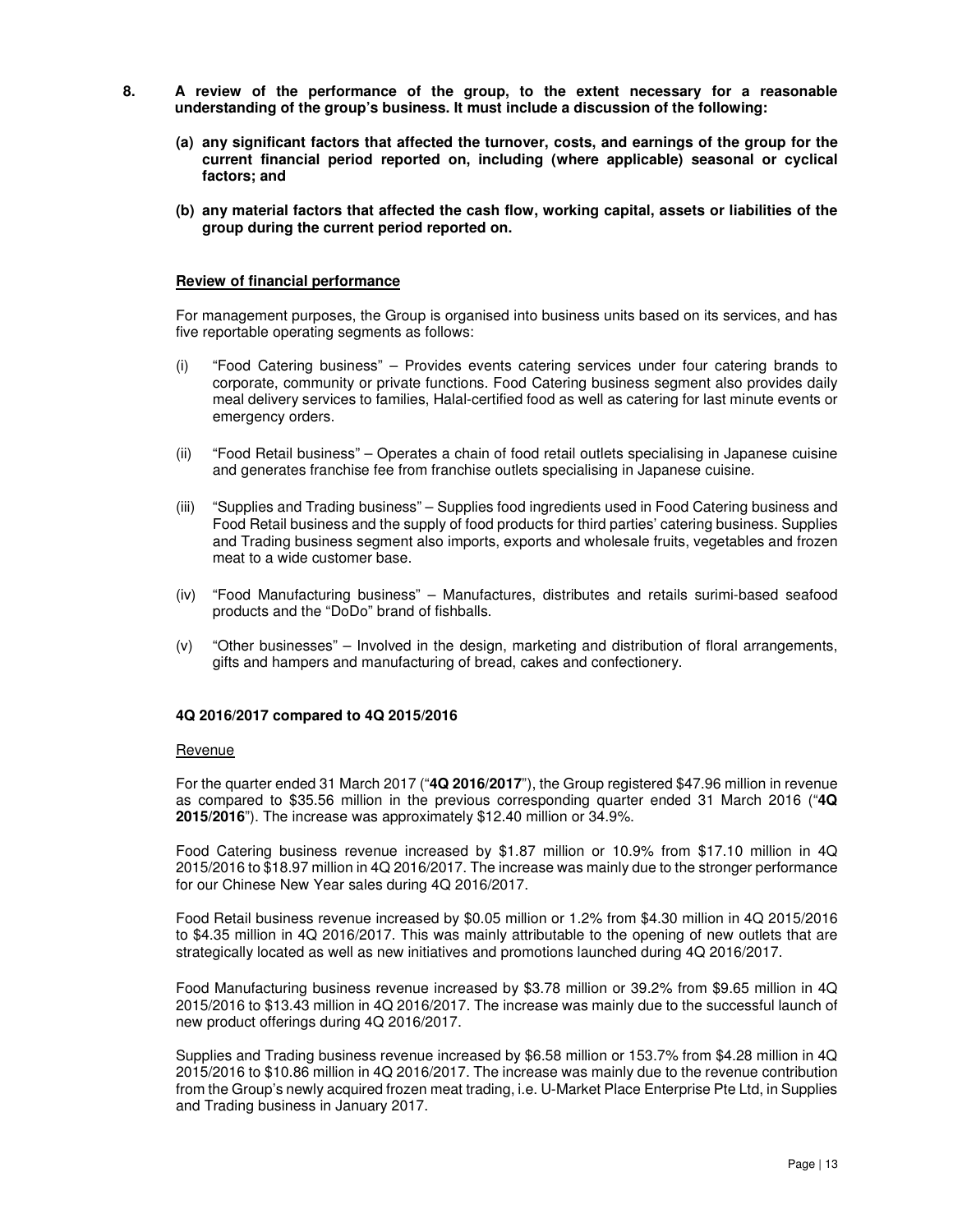#### Other income

Other income was \$0.99 million in 4Q 2016/2017 as compared to \$0.49 million in 4Q 2015/2016. It increased by approximately \$0.50 million or 102.9% mainly due to the \$0.80 million reversal of the oneoff provisional gain from bargain purchase on acquisition of subsidiaries upon finalisation of purchase price allocation report during 4Q 2015/2016, which was absent in 4Q 2016/2017. During 3Q 2015/2016, an one-off provisional gain from bargain purchase of \$4.26 million was previously recognised.

#### Purchases and consumables used

Purchases and consumables used increased by approximately \$10.93 million or 79.7% to \$24.64 million in 4Q 2016/2017 from \$13.71 million in 4Q 2015/2016. The increase was mainly due to the consolidation of purchases and consumables used from the Group's newly acquired frozen meat trading in Supplies and Trading business. The Supplies and Trading business generally has a lower gross profit margin compared to the Food Catering business and Food Retail business. With the higher revenue growth in Supplies and Trading business as compared to Food Catering business and Food Retail business during 4Q 2016/2017, the percentage increase in purchases and consumables used was higher than the percentage increase in revenue.

#### Delivery expenses

Delivery expenses increased by \$0.11 million or 13.6% to \$0.94 million in 4Q 2016/2017 as compared to \$0.83 million in 4Q 2015/2016. This was mainly due to the consolidation of delivery expenses from the Group's newly acquired frozen meat trading in Supplies and Trading business.

#### Employee benefits expense

Employee benefits expense decreased by \$0.81 million or 5.9% to \$12.98 million in 4Q 2016/2017 as compared to \$13.79 million in 4Q 2015/2016. This was mainly attributable to the reduced headcount and cost controls for the operations in Food Manufacturing business.

#### Depreciation and amortisation expenses

Depreciation and amortisation expenses decreased by \$0.18 million or 7.4% from \$2.40 million in 4Q 2015/2016 to \$2.22 million in 4Q 2016/2017. The decrease was mainly due to certain reclassifications being adjusted for Food Manufacturing business during 4Q 2015/2016 which was absent during 4Q 2016/2017.

#### Advertising expenses

Advertising expenses increased by \$0.30 million or 45.2% from \$0.66 million in 4Q 2015/2016 to \$0.96 million in 4Q 2016/2017. This was mainly due to an increase in advertising and promotional activities to capture the festive season's sales during 4Q 2016/2017.

#### Operating lease expenses

Operating lease expenses decreased by \$0.58 million or 23.1% from \$2.54 million in 4Q 2015/2016 to \$1.96 million in 4Q 2016/2017 mainly due to the termination of third party cold-room rental for Food Manufacturing business as well as the non-renewal of certain food retail outlets upon expiry of leases.

#### **Utilities**

Utilities increased by approximately \$0.13 million or 12.4% from \$1.03 million in 4Q 2015/2016 to \$1.16 million in 4Q 2016/2017. The increase was mainly attributable to an increase in the electricity usage for the cold-room at 22 Senoko Way.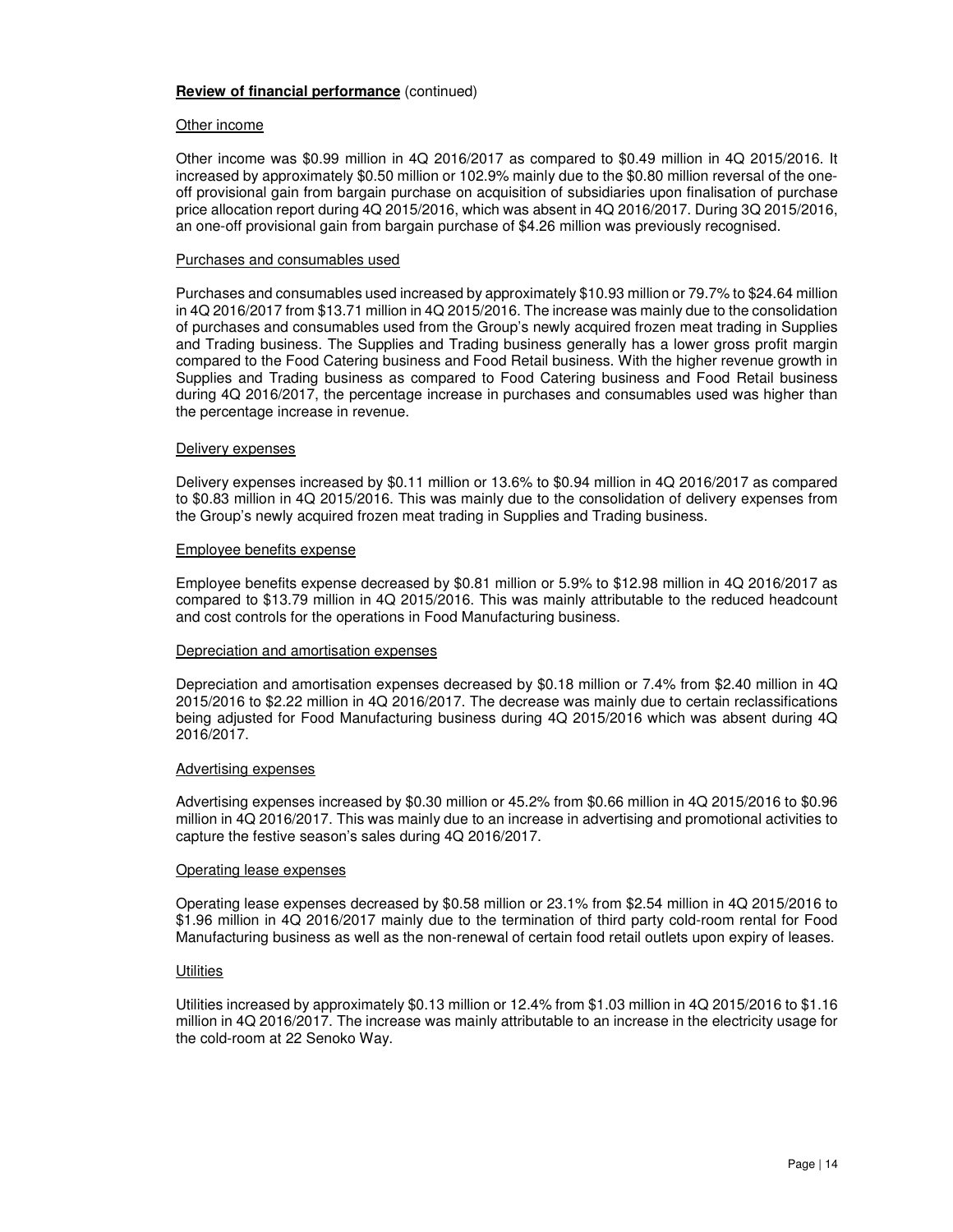#### Other expenses

Other expenses increased by \$3.17 million or 413.0% from \$0.77 million in 4Q 2015/2016 to \$3.94 million in 4Q 2016/2017. The increase was mainly due to certain reclassifications being adjusted for Food Manufacturing business during 4Q 2015/2016 which was absent during 4Q 2016/2017. In addition, other expenses were mainly attributable to credit card charges, professional and legal fees, repair and maintenance, upkeep of motor vehicles, insurance expenses and low value asset items expensed.

#### Finance costs

Finance costs increased by approximately \$0.04 million or 8.7% from \$0.42 million in 4Q 2015/2016 to \$0.46 million in 4Q 2016/2017 mainly due to the increase in bank borrowings to purchase materials and consumables for the new frozen meat trading in Supplies and Trading business during 4Q 2016/2017.

#### Profit before income tax

The Group reported a profit before income tax of \$2.22 million in 4Q 2016/2017 as compared to \$0.38 million in 4Q 2015/2016. The increase was mainly attributable to the improved performance in Food Manufacturing business as well as Food Retail business in 4Q 2016/2017 as compared to 4Q 2015/2016.

#### Income tax credit/(expense)

The income tax of the Group recorded a credit of \$0.03 million in 4Q 2016/2017 primarily due to a reversal of the over-provision of income tax in prior years of assessment to offset provision of income tax for FY 2016/2017.

#### Profit for the financial period

As a result of the above, the Group reported a profit of \$2.25 million in 4Q 2016/2017 as compared to \$0.33 million in 4Q 2015/2016. The profit attributable to the owners of the parent increased by \$1.74 million or 181.1% from \$0.96 million in 4Q 2015/2016 to \$2.70 million in 4Q 2016/2017, while net loss attributable to non-controlling interests decreased by \$0.18 million or 28.1% from \$0.63 million to \$0.45 million.

#### **FY 2016/2017 compared to FY 2015/2016**

#### Revenue

For the full financial year ended 31 March 2017 ("**FY 2016/2017**"), the Group registered \$162.05 million in revenue as compared to \$125.42 million in the previous full financial year ended 31 March 2016 ("**FY 2015/2016**"). The increase was \$36.63 million or 29.2%.

Food Catering business revenue increased by \$0.49 million or 0.8% from \$62.59 million in FY 2015/2016 to \$63.08 million in FY 2016/2017. The increase was mainly due to the strong performance for our Chinese New Year sales during 4Q 2016/2017.

Food Retail business revenue increased by \$1.31 million or 7.5% from \$17.49 million in FY 2015/2016 to \$18.80 million in FY 2016/2017. This was mainly attributable to the opening of new outlets that are strategically located as well as new initiatives and promotions launched during FY 2016/2017.

Food Manufacturing business revenue increased by \$11.04 million or 29.9% from \$36.93 million in FY 2015/2016 to \$47.97 million in FY 2016/2017. This was mainly due to the absence of revenue contribution in April and May 2015 as the acquisition was completed in June 2015.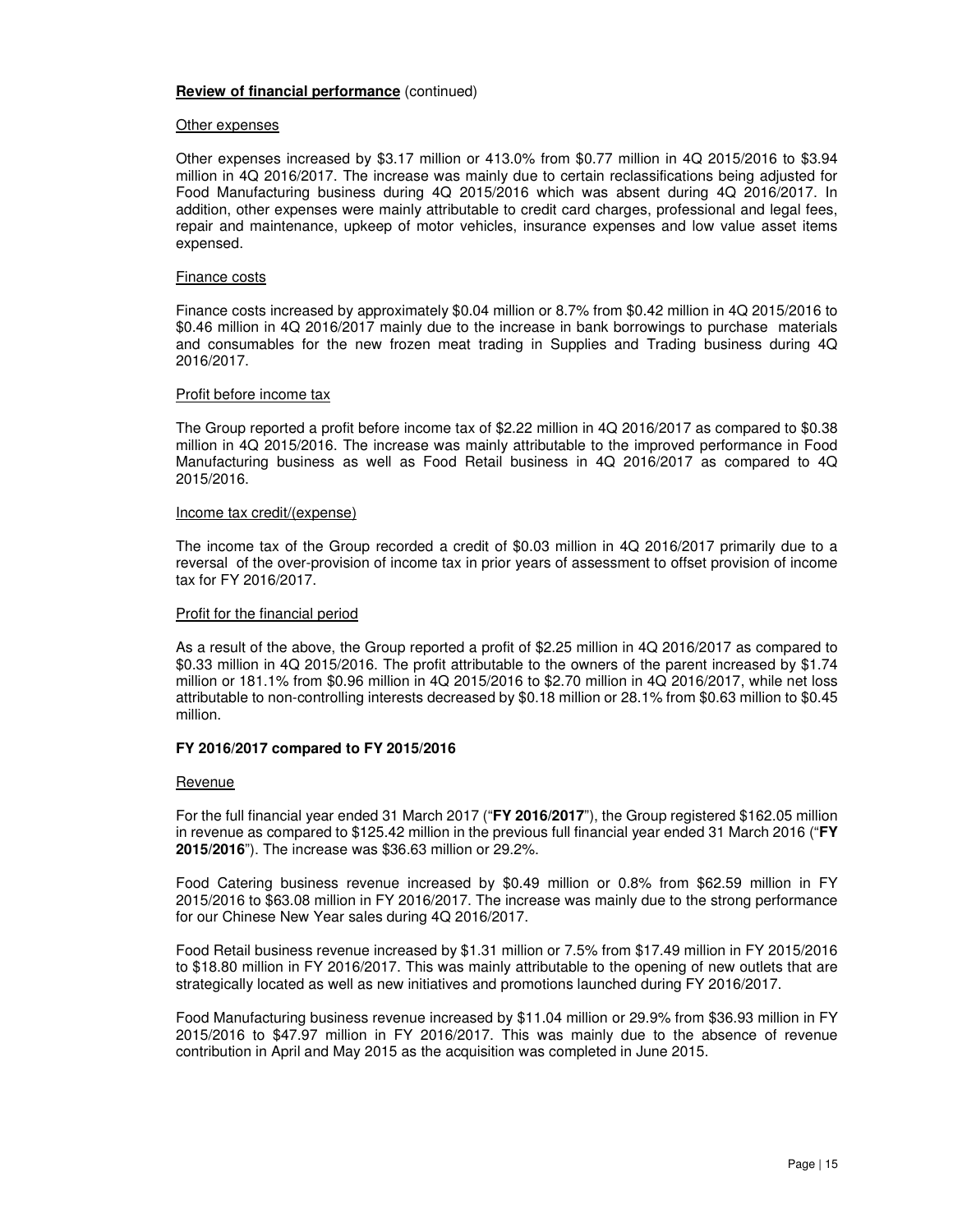#### Revenue (Continued)

Supplies and Trading business revenue increased by \$23.67 million or 317.7% from \$7.45 million in FY 2015/2016 to \$31.12 million in FY 2016/2017. The increase was mainly due to the revenue contribution from the Group's newly acquired frozen meat trading in January 2017 as well as the absence of revenue contribution for vegetables and fruits trading from April to October 2015 as the acquisition was only completed in November 2015.

#### Other income

Other income was \$4.43 million in FY 2016/2017 as compared to \$6.47 million in FY 2015/2016, which comprised mainly gain on disposal of assets classified as held for sale, government grants and rental income. The decrease in other income of approximately \$2.04 million or 31.6% was mainly due to the absence of one-off provisional gain from bargain purchase on acquisition of subsidiaries of \$3.45 million during FY 2016/2017. The decrease was partially offset by an increase in gain on disposal of assets classified as held for sale of \$1.15 million.

#### Purchases and consumables used

Purchases and consumables used increased by approximately \$25.75 million or 51.3% to \$75.91 million in FY 2016/2017 from \$50.16 million in FY 2015/2016. The increase was mainly due to the consolidation of purchases and consumables used from the Group's newly acquired frozen meat trading in Supplies and Trading business as well as the vegetables and fruits trading in Supplies and Trading business was only consolidated after the acquisition in November 2015. The Supplies and Trading business generally has a lower gross profit margin compared to the Food Catering business and Food Retail business. With the higher revenue growth in Supplies and Trading business as compared to Food Catering business and Food Retail business during FY 2016/2017, the percentage increase in purchases and consumables used was higher than the percentage increase in revenue.

#### Delivery expenses

Delivery expenses decreased by \$0.29 million or 7.9% to \$3.34 million in FY 2016/2017 as compared to \$3.63 million in FY 2015/2016. This was due to a reduction in the usage of outsourced drivers for the Group as compared to prior financial year.

#### Employee benefits expense

Employee benefits expense increased by \$8.44 million or 22.6% to \$45.83 million in FY 2016/2017 as compared to \$37.39 million in FY 2015/2016. This was mainly due to the introduction of employee benefits expense incurred from Food Manufacturing business and vegetables and fruits trading in Supplies and Trading business which were only consolidated for 7 months and 2 months employee benefits expense respectively during FY 2015/2016, as well as the consolidation of employee benefits expense incurred by the newly acquired frozen meat trading in Supplies and Trading business in January 2017.

#### Depreciation and amortisation expenses

Depreciation and amortisation expenses increased by \$1.47 million or 20.5% from \$7.17 million in FY 2015/2016 to \$8.64 million in FY 2016/2017. This was mainly attributable to the additional renovation for leasehold properties at Enterprise Road, completed construction of cold-room facilty on the new property at 22 Senoko Way and additions to other plant and machinery during FY 2016/2017.

#### Advertising expenses

Advertising expenses decreased by \$0.15 million or 2.9% from \$5.41 million in FY 2015/2016 to \$5.26 million in FY 2016/2017. This was mainly due to an overall reduction in advertising and promotional activities and sponsorship expenses during FY 2016/2017.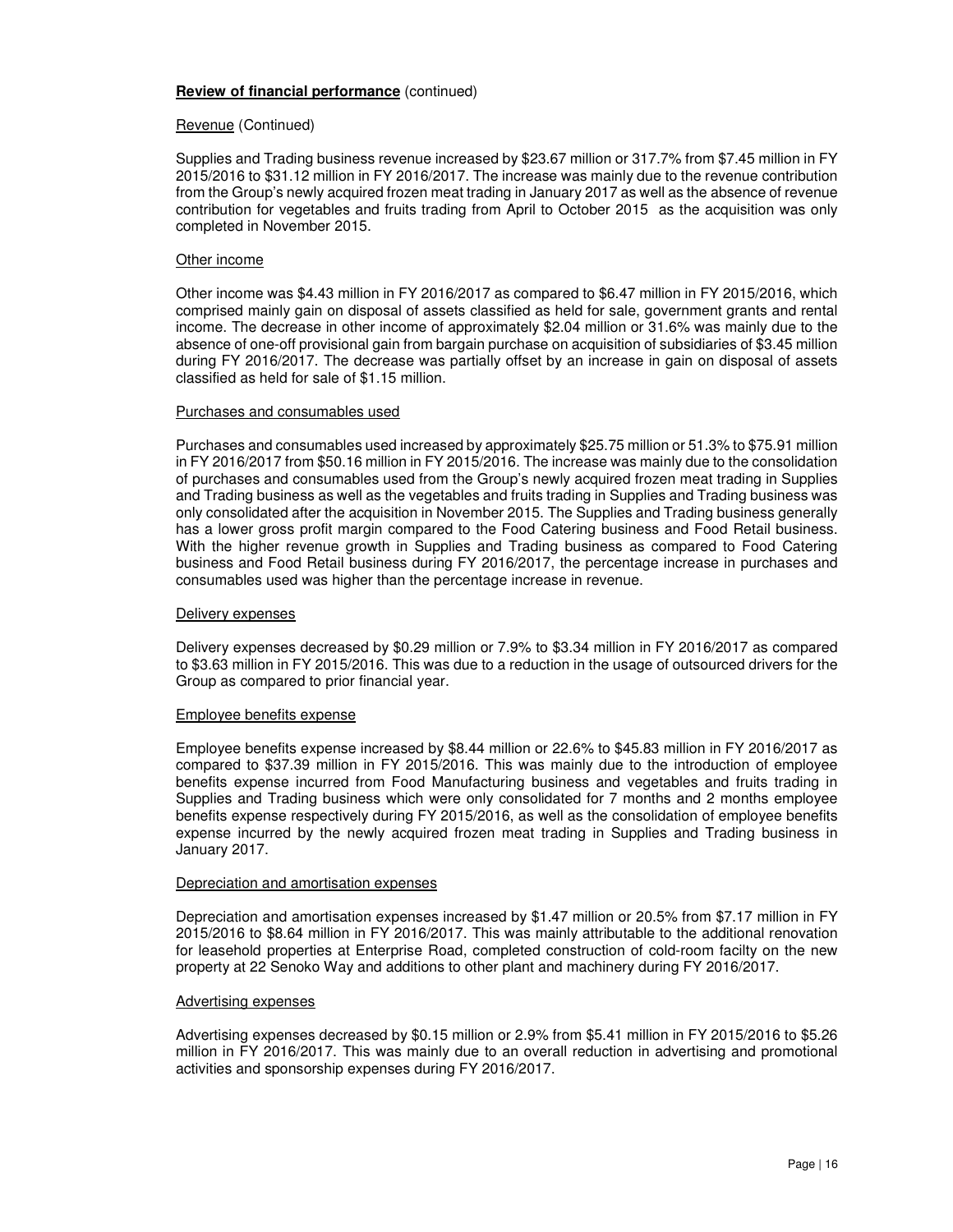#### Operating lease expenses

Operating lease expenses increased by \$0.13 million or 1.8% from \$7.33 million in FY 2015/2016 to \$7.46 million in FY 2016/2017. This was mainly attributable to an increase in land rents due to an increase in number of properties owned by the Group after acquisition of vegetables and fruits trading in Supplies and Trading business, offset by the termination on third party cold-room rental for Food Manufacturing business as well as the non-renewal of certain food retail outlets upon expiry of leases.

#### **Utilities**

Utilities increased by approximately \$0.67 million or 16.6% from \$4.07 million in FY 2015/2016 to \$4.74 million in FY 2016/2017. The increase was mainly due to the consolidation of utilities from the vegetables and fruits trading in Supplies and Trading business and an increase in the electricity usage for the cold-room at 22 Senoko Way.

#### Other expenses

Other expenses increased by \$6.47 million or 61.8% from \$10.48 million in FY 2015/2016 to \$16.95 million in FY 2016/2017. The increase was mainly due to a one-off loss on disposal of property at 14 Senoko Way of \$5.24 million during the financial year. Other than the one-off loss on disposal, the remaining other expenses were attributable to credit card charges, professional and legal fees, repair and maintenance, upkeep of motor vehicles, insurance expenses and low value asset items expensed.

#### Finance costs

Finance costs increased by approximately \$0.46 million or 28.6% from \$1.61 million in FY 2015/2016 to \$2.07 million in FY 2016/2017 mainly due to the increase in bank borrowings to fund the acquisition of subsidiaries, new property, plant and equipment acquired through term loans and finance leases, purchase of materials and consumables for the new frozen meat trading in Supplies and Trading business, offset by the settlement of bank borrowings for the disposal of 14 Senoko Way.

#### (Loss)/Profit before income tax

The Group reported a loss before income tax of \$1.12 million in FY 2016/2017 as compared to a profit before tax of \$5.22 million in FY 2015/2016. The loss before income tax was mainly attributable to a one-off loss on disposal of property at 14 Senoko Way of \$5.24 million during FY 2016/2017 as compared to a one-off gain from bargain purchase on acquisition of subsidiaries of \$3.45 million during FY 2015/2016.

Food Catering business reported a profit before income tax of \$6.46 million in FY 2016/2017 as compared to a profit of \$7.59 million during the previous financial year.

Food Retail business recorded a loss before income tax of \$0.78 million as compared to a loss of \$1.36 million during the previous financial year. The loss before income tax improved significantly by \$0.58 million or 42.4% mainly due to the tight cost and overheads control in our Food Retail business.

Food Manufacturing business' loss before income tax increased by \$1.59 million or 37.9% from \$4.20 million in FY 2015/2016 to \$5.79 million in FY 2016/2017. The loss before income tax was mainly attributable to a one-off loss on disposal of property at 14 Senoko Way of \$5.24 million, the plant and equipment written-off of \$0.28 million and additional provision for reinstatement costs of \$0.25 million for 14 Senoko Way due to the relocation to 22 Senoko Way, as well as an unrealised foreign exchange loss of \$0.56 million which was mainly due to the translation of intercompany transactions and balances denominated in foreign currency.

Supplies and Trading business recorded a profit before income tax of \$0.02 million in FY 2016/2017 as compared to a profit of \$5.13 million in FY 2015/2016. The decrease in profit before income tax was mainly due to the one-off gain from bargain purchase on acquisition of subsidiaries of \$3.45 million during the previous financial year which was absent in current financial year.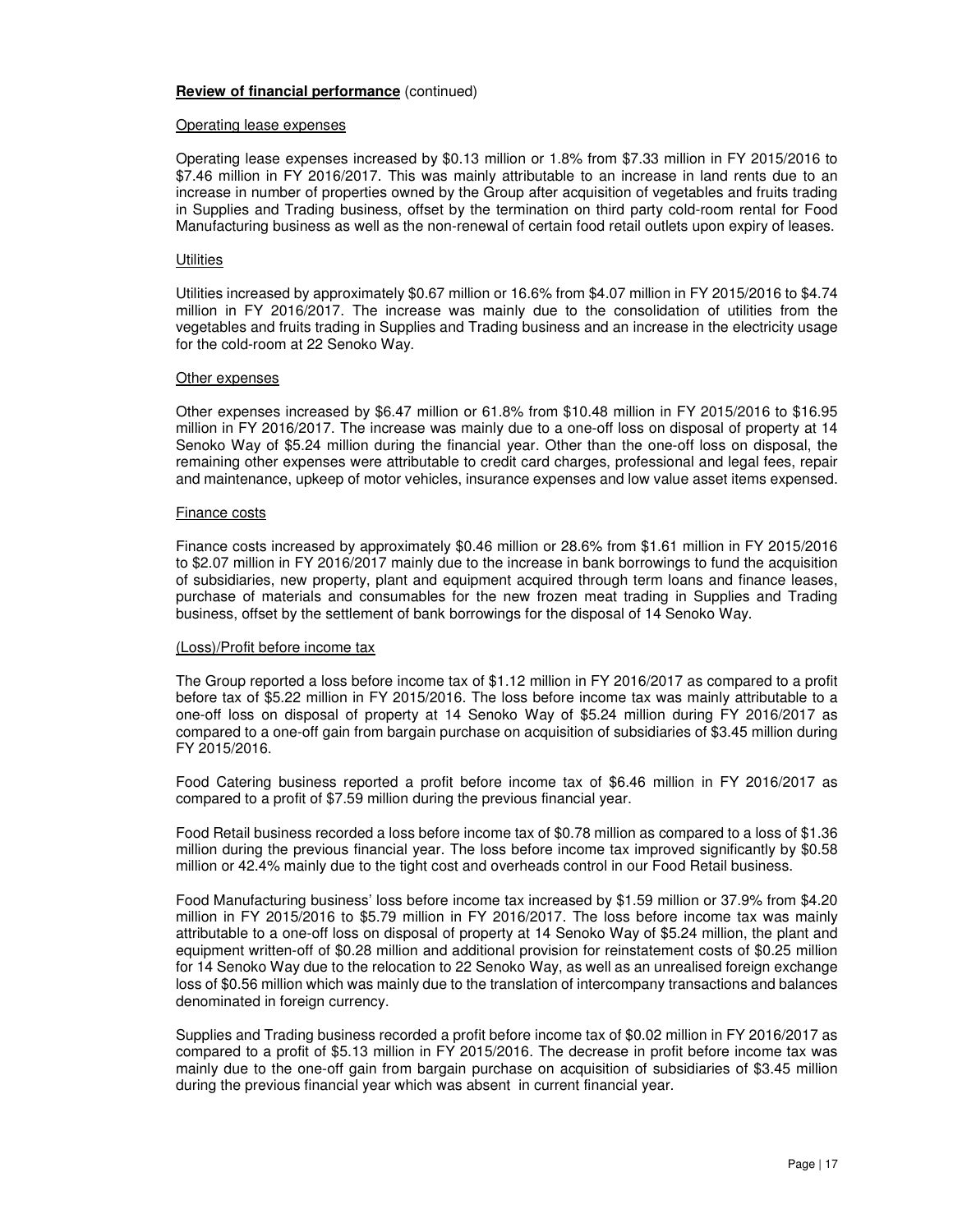#### Income tax credit/(expense)

The income tax of the Group recorded a credit of \$2.42 million in FY 2016/2017 primarily due to a reversal of deferred tax of \$1.90 million as a result of the disposal of property at 14 Senoko Way as well as income tax refund of \$0.89 million from IRAS being over-provision of income tax expense in FY 2015/2016 and a reversal for the over-provision of income tax in prior years of assessment to offset with the provision of income tax for FY 2016/2017.

#### Profit for the financial year

As a result of the above, the Group reported a profit for the financial year of \$1.30 million in FY 2016/2017 as compared to \$4.23 million in FY 2015/2016. The profit for the financial year was mainly attributable to the improved performance in Food Manufacturing business and Food Retail business as compared to prior financial year, whilst offset by a one-off loss on disposal of property net of reversal of deferred tax of \$3.34 million during the financial year as compared to a one-off provisional gain from bargain purchase on acquisition of subsidiaries of \$3.45 million during FY 2015/2016.

The profit attributable to the owners of the parent decreased by \$2.80 million or 46.2% from \$6.06 million in FY 2015/2016 to \$3.026 million in FY 2016/2017, while net loss attributable to non-controlling interests increased by \$0.14 million or 7.4% from \$1.83 million to \$1.97 million.

#### **Review of Financial Position of the Group as at 31 March 2017**

#### Current assets

The Group's current assets increased by \$6.14 million from \$39.51 million as at 31 March 2016 to \$45.65 million as at 31 March 2017. The Group's inventories increased by \$3.94 million mainly due to the consolidation of inventories from the Group's newly acquired frozen meat trading in Supplies and Trading business in January 2017. The increase in trade and other receivables of approximately \$5.31 million resulted from a longer debtor turnover days for frozen meat customer in Supplies and Trading business. Prepayments decreased by \$0.44 million to \$0.32 million, whilst cash and cash equivalents decreased by \$1.64 million to \$10.54 million.

The Group's assets classified as held for sale with a total carrying amount of \$1.04 million as at 31 March 2016 related to the properties disposed off to third parties for a total cash consideration of \$2.86 million during 2Q 2016/2017.

#### Non-current assets

The Group's non-current assets increased by \$4.02 million from \$89.11 million as at 31 March 2016 to \$93.13 million as at 31 March 2017 primarily due to the consolidation of the provisional goodwill of \$3.88 million from the Group's newly acquired frozen meat trading in Supplies and Trading business in January 2017.

In preparing this announcement, the management of the Company has assessed the fair value of the net identifiable assets and liabilities of U-Market Place Enterprise Pte Ltd on a provisional basis and are subject to change. In accordance with FRS 103 Business Combinations, the Group is required to perform a purchase price allocation exercise within 12 months after completion of the acquisition to assess the fair value of the net identifiable assets and liabilities purchased by the Group, and the excess of the consideration transferred over such fair values will be recorded as actual goodwill in the Group's statement of financial position which is subject to impairment test annually or more frequent if there are indicators of impairment.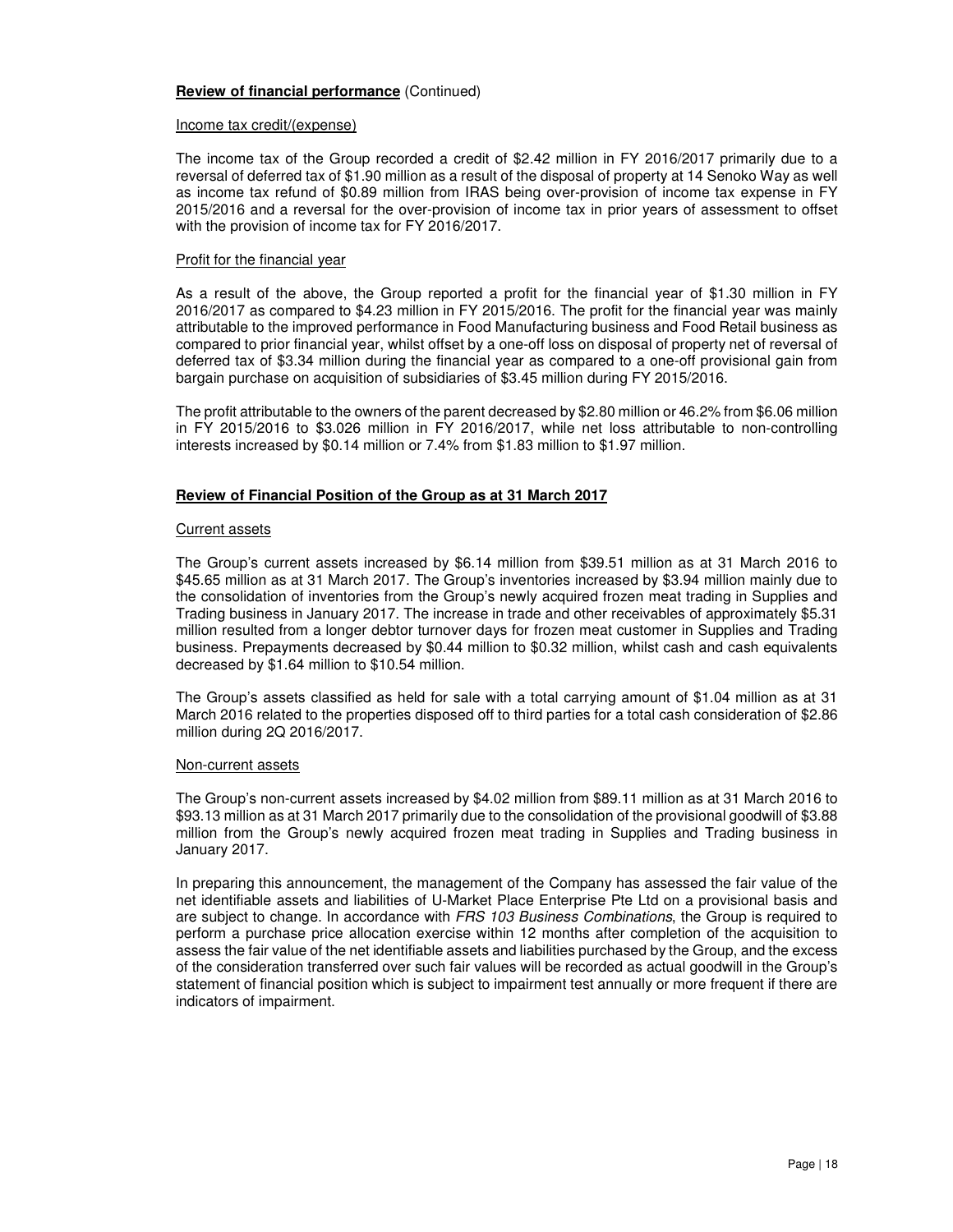#### **Review of Financial Position of the Group as at 31 March 2017** (Continued)

#### Current liabilities

The Group's current liabilities increased by \$7.53 million from \$54.20 million as at 31 March 2016 to \$61.73 million as at 31 March 2017. This was mainly attributable to an increase in trade and other payables of \$3.25 million and bank borrowings of \$6.06 million, offset by a decrease in income tax payable of \$1.16 million in respect of the refund from IRAS and over-provision of income tax in prior financial years.

#### Net current liability position

As at 31 March 2017, the Group was in a net current liability position of \$16.09 million, mainly due to the effects of drawdown of working capital and trade facilities from banks to support the operational expansion of Supplies and Trading business and Food Manufacturing business, integration and relocation costs for the new property at 22 Senoko Way and recovering performance for the Food Retail business.

Taking into consideration of the Group's internal budget and cash flow planning, the Board of Directors of the Company ("**Directors**") believe that the Group would be able to meet its short-term obligations as and when they fall due. Barring unforeseen circumstances, the Directors believe that the Group's negative working capital position would be overcome in the longer term as the Group realises the synergistic benefits of the acquisition of the Food Manufacturing business as well as Supplies and Trading business, and results from new initiatives implemented to increase efficiency and productivity for the Food Retail business.

#### **Review of Cash Flows**

The Group's net cash from operating activities in FY 2016/2017 was \$3.27 million, mainly resulted from operating cash flows before working capital changes of \$13.72 million, offset by a decrease in net working capital of \$9.98 million and a net income tax paid of \$0.47 million.

The decrease in net working capital was mainly due to an increase in inventories of \$0.99 million, increase in trade and other receivables of \$4.24 million and decrease in trade and other payables of \$5.15 million, which offset by decrease in prepayments of \$0.45 million.

The Group's net cash used in investing activities of \$7.17 million during FY 2016/2017 was mainly attributable to the purchase of property, plant and equipment of \$20.12 million, offset by the proceeds of \$10.30 million from disposal of property, plant and equipment and \$2.86 million from disposal of assets classified as held for sale. The cash used in the purchase of property, plant and equipment was mainly attributable to the acquisition of new property at 22 Senoko Way with purchase consideration of \$15.00 million, while the proceeds from the disposal of property at 14 Senoko Way was \$10.00 million.

The Group's net cash from financing activities of \$2.31 million during FY 2016/2017 was mainly due to drawdown of bank borrowings of \$52.26 million as well as contribution from the non-controlling shareholders of \$1.50 million in respect of the ordinary shares issued in Thong Siek Holdings Pte Ltd, a 55%-owned subsidiary of the Company and \$0.25 million in respect of the ordinary shares issued in Gourmetz Pte Ltd, a 51%-owned subsidiary of the Company. The net cash inflow is offset by the repayment of bank borrowings of \$44.86 million, repayment of finance lease payables of \$2.56 million, dividends paid of \$1.46 million and interest payment of \$2.07 million.

As a result of the above, the net decrease in cash and cash equivalents during FY 2016/2017 was \$1.60 million.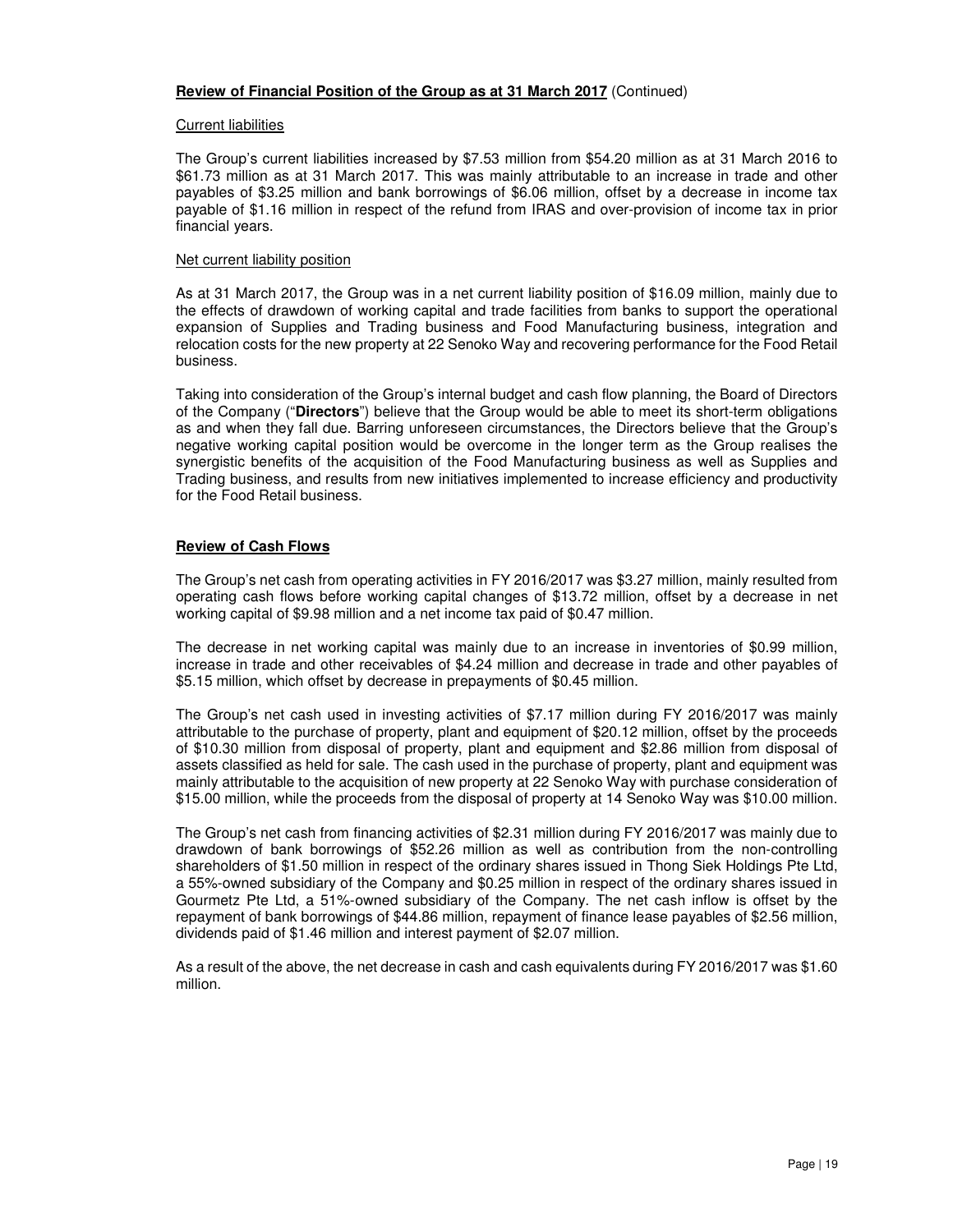#### **9. Where a forecast, or a prospect statement, has been previously disclosed to our shareholders, any variance between it and the actual results.**

As per the previous commentary relating to the Group's profitability for the full financial year ended 31 March 2017 ("**FY2017**") contained in Paragraph 10 of the Company's results announcement for 3Q 2016/2017 dated 9 February 2017 was in line with the Directors' expectation.

#### **10. A commentary at the date of the announcement of the significant trends and competitive conditions of the industry in which the group operates and any known factors or events that may affect the group in the next reporting period and the next 12 months.**

The Food Catering business would continue to focus on capturing a larger market share by pursuing more institutional catering, corporate clients and venue partnerships. In light of ageing population and government initiatives for elderly and healthy lifestyle, the Group established a 51%-owned subsidiary, namely Gourmetz Pte Ltd, on 16 November 2016, which targets growing elder-care and childcare market segments and strengthens recurring income.

The Food Retail business is on track to turnaround its business positively.

Following the vertical expansion of the Group's value chain into the Food Manufacturing and Supplies and Trading businesses, and with the greater synergies from the newly acquired 75%-owned subsidiary, namely U-Market Place Enterprise Pte Ltd, the Group seeks to leverage on its global distribution network to explore export possibilities for U-Market's products, distribute the Joo Chiat Kim Choo rice dumplings through the Group's Food Retail outlets and its network of corporate clients, and tap on the Food Manufacturing segment's expertise to gradually automate processes for greater productivity and efficiency. U-Market currently meets 100% of the Group's meat-related needs, leading to significant Group-wide cost savings.

The Food Manufacturing business is currently on the right track to generate operating profit as a result of enhanced cost efficiency and successful restructuring efforts, and the Group would continue to improve the operational efficiency as well as widen its product offerings for the Food Manufacturing business. Meanwhile, the Supplies and Trading business is expected to continue to grow and contribute positively to the Group.

Barring any unforeseen circumstances, the Company expects the Group's operations to remain profitable.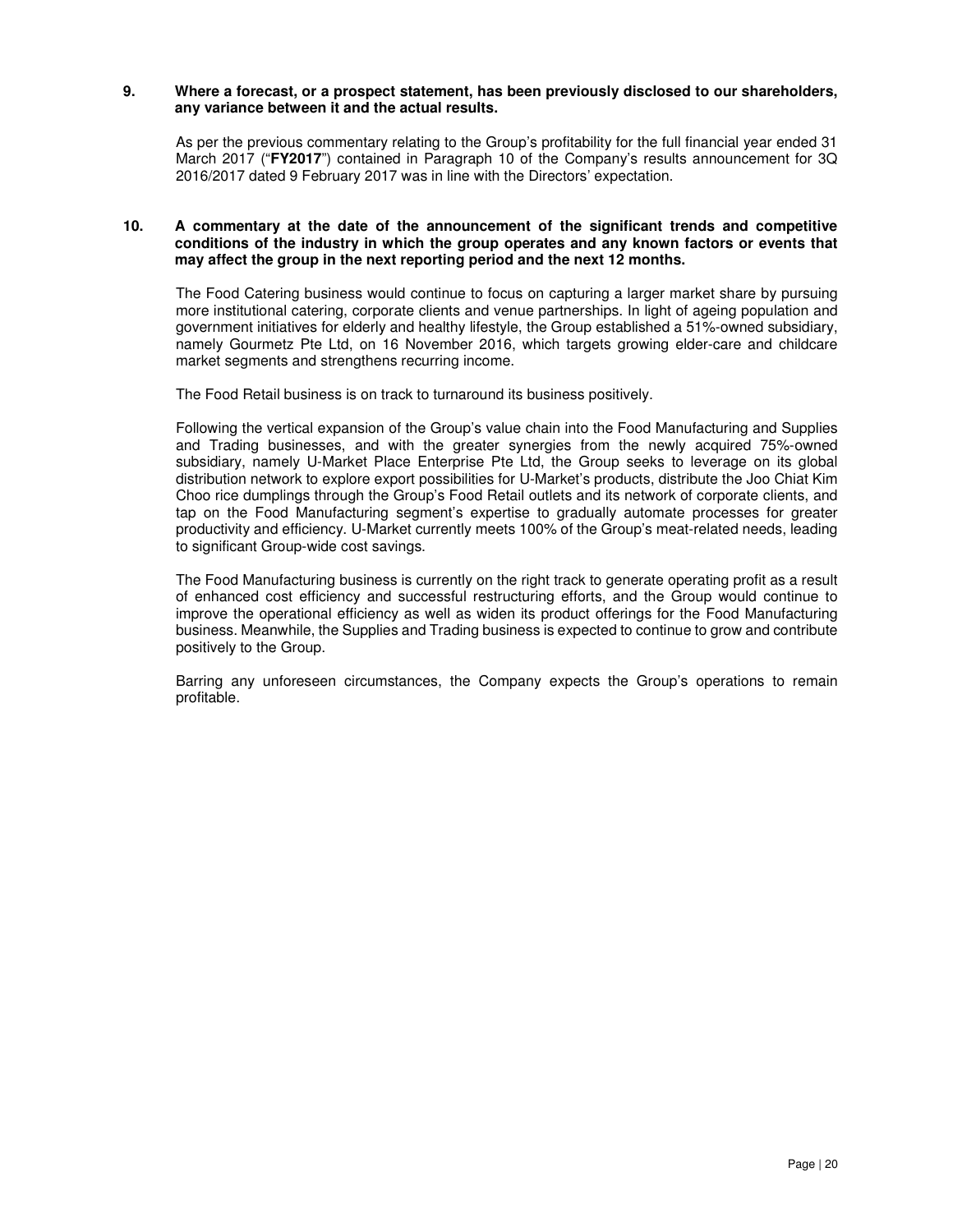#### **11. Dividend**

#### **a. Current Financial Period Reported On**

#### **Any dividend declared for the current financial period reported on?**

Yes, a proposed final cash dividend of 1.00 Singapore cents per share was proposed for the financial year ended 31 March 2017.

#### **b. Corresponding Period of the Immediately Preceding Financial Year**

#### **Any dividend declared for the corresponding period of the immediately preceding financial year?**

Yes, a proposed final cash dividend of 1.00 Singapore cents per share was proposed for the financial year ended 31 March 2016.

#### **c. Whether the dividend is before tax, net of tax or tax exempt. If before tax or net of tax, state the tax rate and the country where the dividend is derived. (If the dividend is not taxable in the hands of shareholders, this must be stated).**

The proposed dividend is one-tier tax exempt.

#### **d. The date the dividend is payable**

The proposed dividend is subject to the approval of shareholders at the forthcoming Annual General Meeting and the date of payment will be announced at a later date.

#### **e. Books closure date**

Notice will be given at a later date on the closure of the Share Transfer Books and Register of Members of the Company to determine members' entitlement to the dividend.

# **12. If no dividend has been declared/recommended, a statement to that effect**

Not applicable.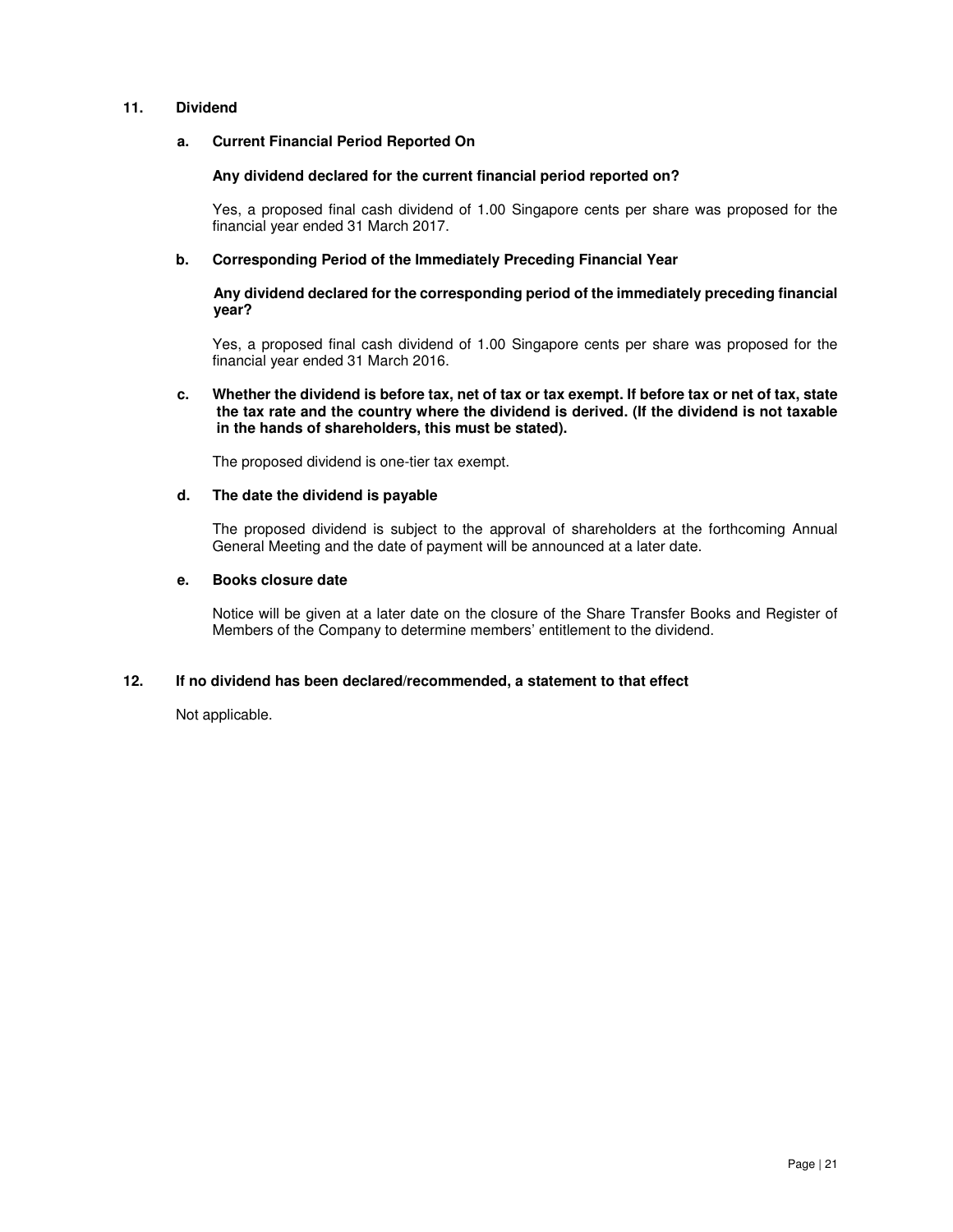### **13. Interested person transactions**

|                                                | Aggregate value of all interested<br>person transactions during the |                                   |
|------------------------------------------------|---------------------------------------------------------------------|-----------------------------------|
|                                                | financial period under review                                       | Aggregate value of all interested |
|                                                | (excluding transactions less than                                   | person transactions conducted     |
|                                                | \$100,000 and transactions                                          | under shareholders' mandate       |
|                                                | conducted under shareholders'                                       | pursuant to Rule 920 (excluding   |
|                                                | mandate pursuant to Rule 920)                                       | transactions less than \$100,000) |
|                                                | \$'000                                                              | \$'000                            |
| Neo Kah Kiat                                   |                                                                     |                                   |
| (i) GUI Solutions Pte Ltd                      |                                                                     |                                   |
| Cost of goods and services purchased           | 213.3                                                               |                                   |
| Rental and utilities income                    | 24.0                                                                |                                   |
| (ii) Office premise lease expense <sup>1</sup> | 99.8                                                                |                                   |
| Neo Kah Kiat and Liew Oi Peng                  |                                                                     |                                   |
| (i) Office premise lease expense <sup>2</sup>  | 197.6                                                               |                                   |
| (ii) Rental of hostel for staff welfare        | 12.0                                                                |                                   |
| (iii) Twinkle Investment Pte Ltd               |                                                                     |                                   |
| Rental of yacht                                | 240.0                                                               |                                   |
| Office premise lease expense <sup>3</sup>      | 104.1                                                               |                                   |

# **Notes:**

The Group has not obtained any general mandate from shareholders for interested person transactions pursuant to Rule 920 of the SGX-ST Listing Manual.

- (1) The office premise lease expense paid to the Company's director, Neo Kah Kiat, in FY 2016/2017 relates to #05-04 at Enterprise One amounting to approximately \$99,800. As the terms of the tenancy agreement for the office premise were supported by independent valuations and with lease period of 3 years, the lease thereunder is not required to comply with Catalist Rule 906 in relation to the approval of the shareholders of the Company as exempted under Catalist Rule 916(1).
- (2) The office premise lease expense paid to the Company's directors, Neo Kah Kiat and Liew Oi Peng, in FY 2016/2017 relates to lease expense for #05-03 and #05-05 at Enterprise One amounting to approximately \$197,600. As the terms of the tenancy agreements for the office premises were supported by independent valuations and with lease period of 3 years, the leases thereunder are not required to comply with Catalist Rule 906 in relation to the approval of the shareholders of the Company as exempted under Catalist Rule 916(1).
- (3) The office premise lease expense paid to the Twinkle Investment Pte Ltd, which is jointly owned by Neo Kah Kiat and Liew Oi Peng, in FY 2016/2017 relates to lease expense for #05-06 at Enterprise One amounting to approximately \$104,100. As the terms of the tenancy agreement for the office premise were supported by independent valuations and with lease period of 3 years, the lease thereunder is not required to comply with Catalist Rule 906 in relation to the approval of the shareholders of the Company as exempted under Catalist Rule 916(1).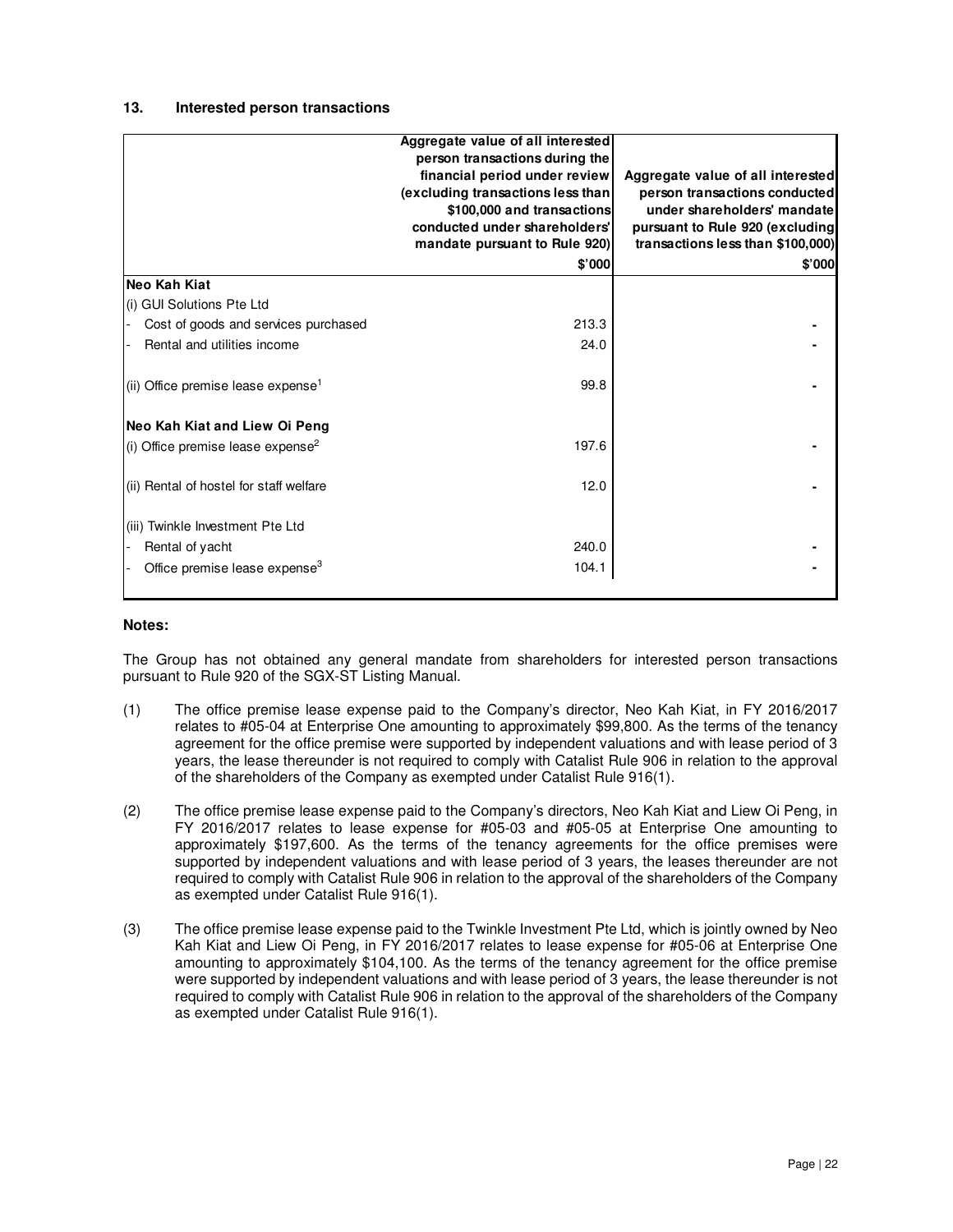# **PART II – ADDITIONAL INFORMATION REQUIRED FOR FULL YEAR ANNOUNCEMENT**

14. Segmented revenue and results for operating segments (of the group) in the form presented in the issuer's most recently audited annual financial<br>statements, with comparative information for the immediately preceding ye

| <b>Group</b>                                         | Food<br>catering<br>business<br>\$'000 | Food<br>retail<br>business<br>\$'000 | <b>Supplies &amp;</b><br>trading<br>\$'000 | Food<br>manu-<br>facturing<br>\$'000 | <b>Other</b><br>\$'000 | business Unallocated<br>\$'000 | Elimination<br>\$'000 | <b>Total</b><br>\$'000 |
|------------------------------------------------------|----------------------------------------|--------------------------------------|--------------------------------------------|--------------------------------------|------------------------|--------------------------------|-----------------------|------------------------|
| 31 March 2017                                        |                                        |                                      |                                            |                                      |                        |                                |                       |                        |
| Revenue                                              |                                        |                                      |                                            |                                      |                        |                                |                       |                        |
| External revenue                                     | 63,077                                 | 18,800                               | 31,119                                     | 47,972                               | 1,081                  |                                |                       | 162,049                |
| Inter-segment revenue                                | 151                                    |                                      | 31,701                                     | 946                                  | 942                    |                                | (33, 740)             |                        |
| Total revenue by segment                             | 63,228                                 | 18,800                               | 62,820                                     | 48,918                               | 2,023                  |                                | (33, 740)             | 162,049                |
| <b>Results</b>                                       |                                        |                                      |                                            |                                      |                        |                                |                       |                        |
| Segment results                                      | 10,259                                 | 493                                  | 1,843                                      | 2,944                                | 6                      | (546)                          | (1,250)               | 13,749                 |
| Interest income                                      | 833                                    | 11                                   | 331                                        | 3                                    | $\overline{c}$         | 132                            | (1, 301)              | 11                     |
| Interest expenses                                    | (741)                                  | (32)                                 | (769)                                      | (1,051)                              |                        | (780)                          | 1,301                 | (2,072)                |
| Depreciation of property, plant and equipment        | (3,647)                                | (1, 179)                             | (1,201)                                    | (1,960)                              | (207)                  | (5)                            |                       | (8, 199)               |
| Depreciation of investment properties                |                                        |                                      |                                            |                                      |                        | (70)                           |                       | (70)                   |
| Amortisation of intangible assets                    | (126)                                  | (8)                                  | (21)                                       | (205)                                | (7)                    | (7)                            |                       | (374)                  |
| Plant and equipment written-off                      | (115)                                  | (64)                                 |                                            | (276)                                |                        |                                |                       | (455)                  |
| Loss on disposal of property, plant<br>and equipment | 65                                     | (2)                                  |                                            | (5, 237)                             | (1)                    |                                |                       | (5, 175)               |
| Gain on disposal of asset held for sale              |                                        |                                      |                                            |                                      |                        | 1,817                          |                       | 1,817                  |
| Other non-cash expenses:<br>Inventories written down |                                        |                                      | (3)                                        |                                      |                        |                                |                       | (3)                    |
| Impairment loss on investment properties             |                                        |                                      |                                            |                                      |                        | (112)                          |                       | (112)                  |
| Allowance for doubtful third parties trade           |                                        |                                      |                                            |                                      |                        |                                |                       |                        |
| receivables                                          |                                        |                                      | (163)                                      |                                      |                        |                                |                       | (163)                  |
| Bad third parties trade receivables written off      | (70)                                   |                                      |                                            | (5)                                  |                        |                                |                       | (75)                   |
| Profit/(Loss) before income tax                      | 6,458                                  | (781)                                | 17                                         | (5,787)                              | (207)                  | 429                            | (1, 250)              | (1, 121)               |
| Income tax expenses                                  |                                        |                                      |                                            |                                      |                        |                                |                       | 2,416                  |
| Profit for the financial year                        |                                        |                                      |                                            |                                      |                        |                                |                       | 1,295                  |
|                                                      |                                        |                                      |                                            |                                      |                        |                                |                       |                        |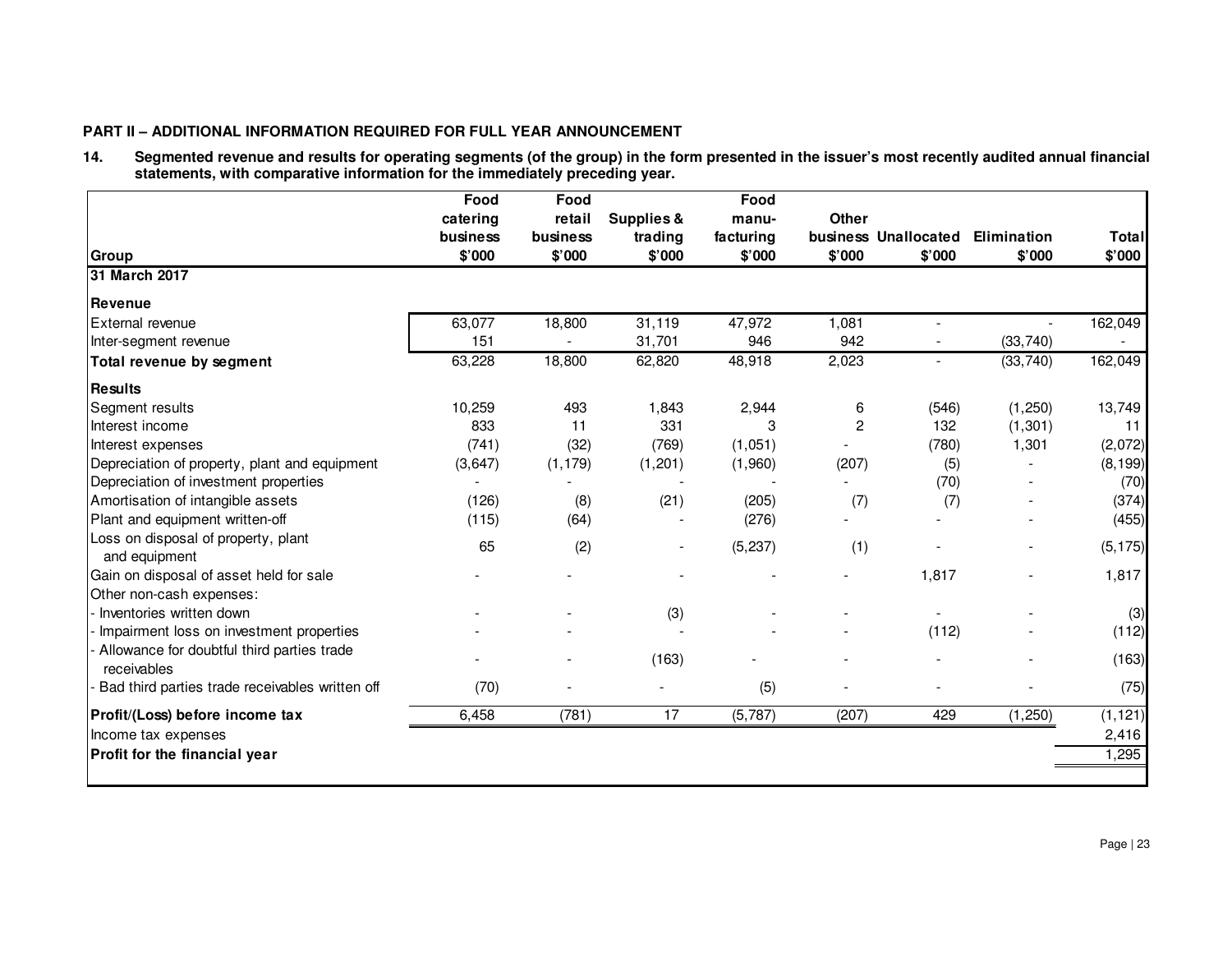# 14. Segmented revenue and results for operating segments (of the group) in the form presented in the issuer's most recently audited annual financial<br>statements, with comparative information for the immediately precedi

|                                                                     | Food     | Food     |                   | Food      |              |                                  |                          |              |
|---------------------------------------------------------------------|----------|----------|-------------------|-----------|--------------|----------------------------------|--------------------------|--------------|
|                                                                     | catering |          | retail Supplies & | manu-     | <b>Other</b> |                                  |                          |              |
|                                                                     | business | business | trading           | facturing |              | business Unallocated Elimination |                          | <b>Total</b> |
| Group                                                               | \$'000   | \$'000   | \$'000            | \$'000    | \$'000       | \$'000                           | \$'000                   | \$'000       |
| 31 March 2016                                                       |          |          |                   |           |              |                                  |                          |              |
| Revenue                                                             |          |          |                   |           |              |                                  |                          |              |
| External revenue                                                    | 62,595   | 17,486   | 7,451             | 36,932    | 954          | $\overline{a}$                   |                          | 125,418      |
| Inter-segment revenue                                               | 132      |          | 37,870            | 339       | 682          |                                  | (39, 023)                |              |
| Total revenue by segment                                            | 62,727   | 17,486   | 45,321            | 37,271    | 1,636        | $\overline{a}$                   | (39, 023)                | 125,418      |
| <b>Results</b>                                                      |          |          |                   |           |              |                                  |                          |              |
| Segment results                                                     | 11,526   | (348)    | 2,641             | (1, 495)  | (151)        | 2,393                            | (3,993)                  | 10,573       |
| Interest income                                                     | 436      |          | 219               |           |              | 64                               | (712)                    | 7            |
| Interest expenses                                                   | (755)    | (23)     | (453)             | (686)     | (54)         | (345)                            | 705                      | (1,611)      |
| Depreciation of property, plant and equipment                       | (3, 436) | (975)    | (706)             | (1,651)   | (142)        | (7)                              |                          | (6, 917)     |
| Depreciation of investment properties                               |          |          |                   |           |              | (65)                             |                          | (65)         |
| Amortisation of intangible assets                                   | (119)    | (7)      | (14)              | (39)      | (6)          | (6)                              |                          | (191)        |
| Plant and equipment written-off                                     | (71)     | (2)      | (1)               | (72)      |              |                                  |                          | (146)        |
| Gain on disposal of property, plant<br>and equipment                | 9        |          |                   | 43        | (5)          |                                  |                          | 47           |
| Gain on disposal of asset held for sale                             |          |          |                   |           |              |                                  | 672                      | 672          |
| Gain from bargain purchase on acquisition<br>of subsidiaries        |          |          | 3,453             |           |              |                                  | $\overline{\phantom{a}}$ | 3,453        |
| Gain on disposal of investment property<br>Other non-cash expenses: |          |          |                   |           |              | (25)                             |                          | (25)         |
| Inventories written down                                            |          |          | (9)               |           | (1)          |                                  |                          | (10)         |
| Bad third parties trade receivables written off                     | (4)      | (1)      |                   | (25)      |              |                                  |                          | (30)         |
| Impairment loss on available-for-sale<br>financial asset            |          |          |                   |           |              | (270)                            |                          | (270)        |
| Impairment loss on property, plant and<br>equipment                 |          |          |                   | (271)     |              |                                  |                          | (271)        |
| Profit/(Loss) before income tax                                     | 7,586    | (1,356)  | 5,130             | (4, 196)  | (359)        | 1,739                            | (3,328)                  | 5,216        |
| Income tax expenses                                                 |          |          |                   |           |              |                                  |                          | (987)        |
| Profit for the financial year                                       |          |          |                   |           |              |                                  |                          | 4,229        |
|                                                                     |          |          |                   |           |              |                                  |                          |              |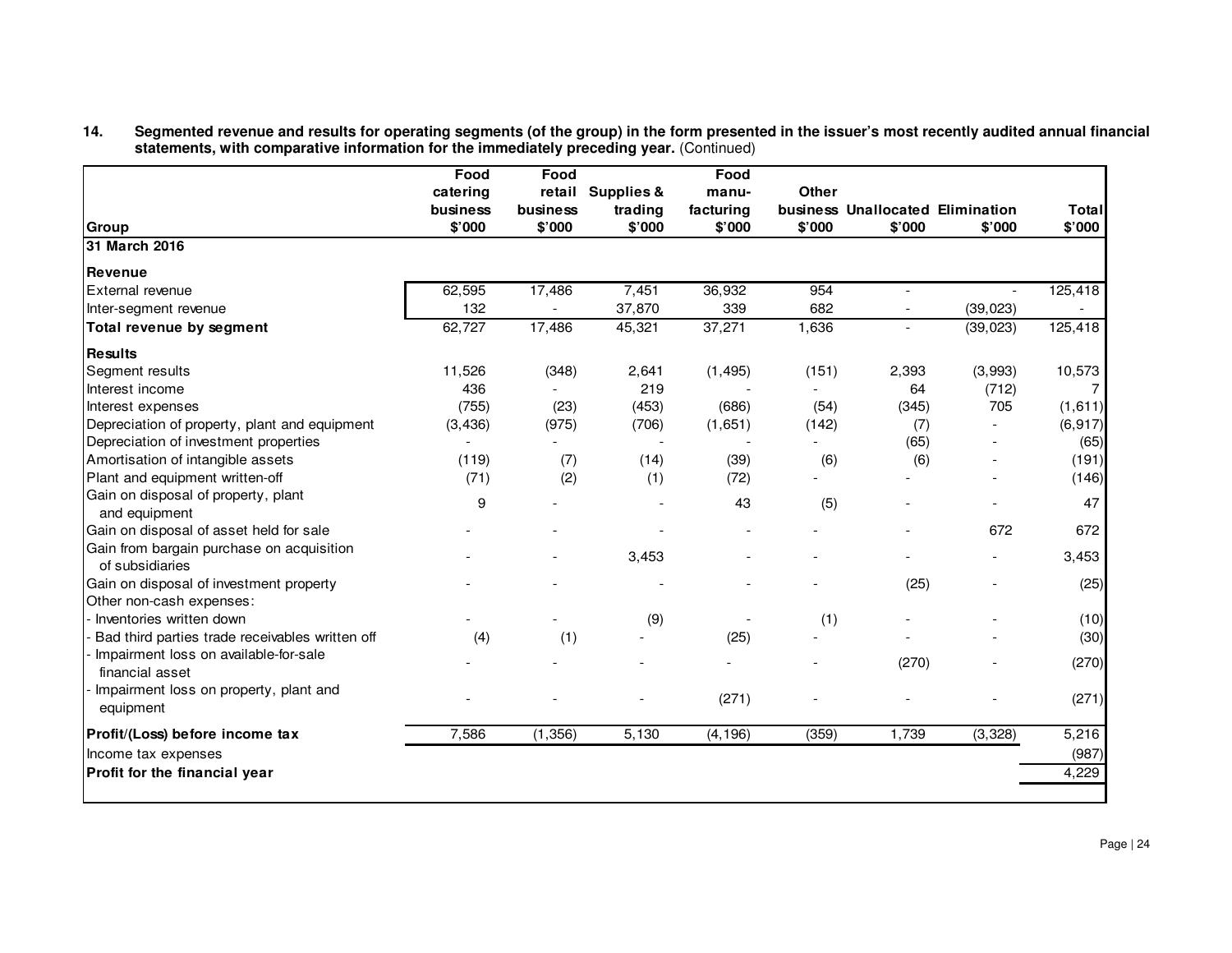# **15. In the review of performance, the factors leading to any material changes in contribution to turnover and earnings by the business or geographical segments.**

Refer to section 8 for details.

# **16. A breakdown of sales**

|                                                     | FY 2016/2017 | FY 2015/2016 |
|-----------------------------------------------------|--------------|--------------|
|                                                     | \$'000       | \$'000       |
| Sales reported for:                                 |              |              |
| 3 months ended 30 June                              | 31,926       | 20,733       |
| 3 months ended 30 September                         | 35,507       | 31,313       |
| 3 months ended 31 December                          | 46,658       | 37,815       |
| 3 months ended 31 March                             | 47,958       | 35,557       |
| Total                                               | 162,049      | 125,418      |
| Net profit/(loss) for the year/period reported for: |              |              |
| 3 months ended 30 June                              | (2,641)      | 141          |
| 3 months ended 30 September                         | 2,890        | (349)        |
| 3 months ended 31 December                          | (1,203)      | 4,103        |
| 3 months ended 31 March                             | 2,249        | 334          |
| Total                                               | 1,295        | 4,229        |
|                                                     |              |              |

# **17. A breakdown of the total annual dividend (in dollar value) for the issuer's latest full year and its previous full year**

|                                | FY 2016/2017 | FY 2015/2016 |
|--------------------------------|--------------|--------------|
|                                |              | \$           |
| Total annual ordinary dividend |              |              |
| Final (Tax exempt 1-tier)      | 1,459,071    | 1,522,500    |
| Total                          | 1,459,071    | 1,522,500    |
|                                |              |              |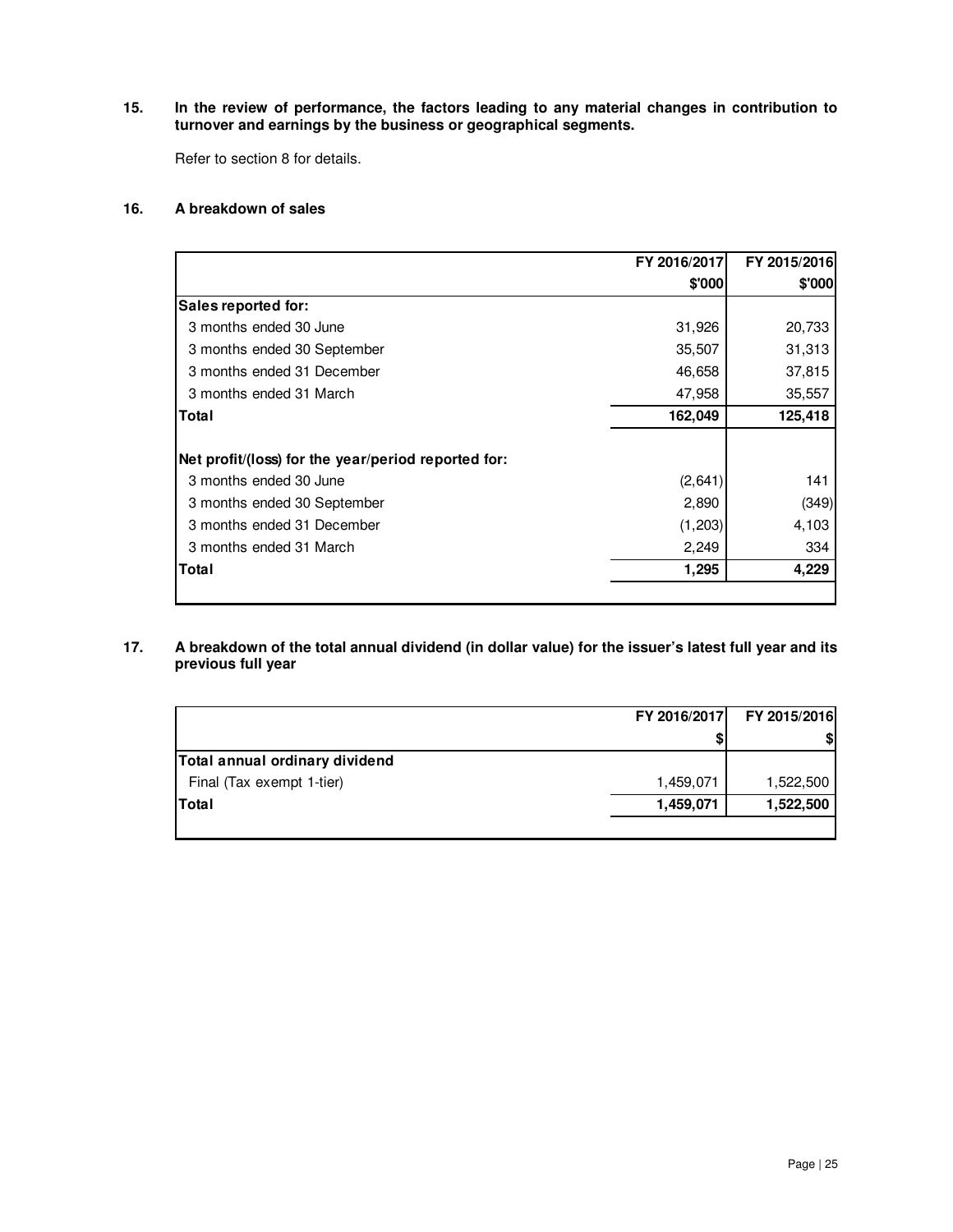# **18. Requirement under Rule 704(10) of the Listing Manual Section B: Rules of Catalist**

Pursuant to Rule 704(10) of the Singapore Exchange Securities Trading Limited ("**SGX-ST**") Listing Manual Section B: Rules of Catalist ("**Catalist Rules**"), the Company confirms that the following personnel occupying managerial positions in the Company or any of its principal subsidiaries who is a relative of a Director, Chief Executive Officer or substantial shareholder of the Company during the year. Details are as follows:

| Name of<br>relative | Age | Family relationship with<br>any director and/or<br>substantial shareholder        | <b>Current position and</b><br>duties and the year<br>the position was first<br>held                                                                                                                                                                                                           | Details of changes in<br>duties and position<br>held, if any, during<br>the year |
|---------------------|-----|-----------------------------------------------------------------------------------|------------------------------------------------------------------------------------------------------------------------------------------------------------------------------------------------------------------------------------------------------------------------------------------------|----------------------------------------------------------------------------------|
| Neo Kah Lin         | 48  | Brother of Neo Kah Kiat<br>Brother-in-law of Liew Oi<br>Peng                      | Joined as Operations<br>and Procurement<br>Manager (NKK Import<br>& Export Trading Pte<br>Ltd) on 6 June 2016<br>Seconded to Thong<br>Siek Food Industry Pte<br>Ltd on 1 January 2017<br>Responsible for the<br>operations of the food<br>production in Thong<br>Siek's manufacturing<br>plant | No change                                                                        |
| Neo Kar King        | 43  | Brother of Neo Kah Kiat<br>Brother-in-law of Liew Oi<br>Peng                      | Re-designated as<br><b>Quality Assurance</b><br>Manager (Kitchen<br>operations) on 1<br>January 2015<br>Seconded to CT<br>Vegetables & Fruits<br>Pte Ltd on 1 March<br>2017<br>Responsible for the<br>operations in CT<br>Vegetables'<br>warehouse                                             | No change                                                                        |
| Liew Oi Yen         | 47  | Sister-in-law of Neo Kah<br>Kiat<br>Sister of Liew Oi Peng and<br>Liew Choh Khing | Director (Operations)<br>Appointed in 2012<br>Responsible for the<br>operations of the food<br>production in Orange<br>Clove's Central<br>Kitchen                                                                                                                                              | Not applicable                                                                   |